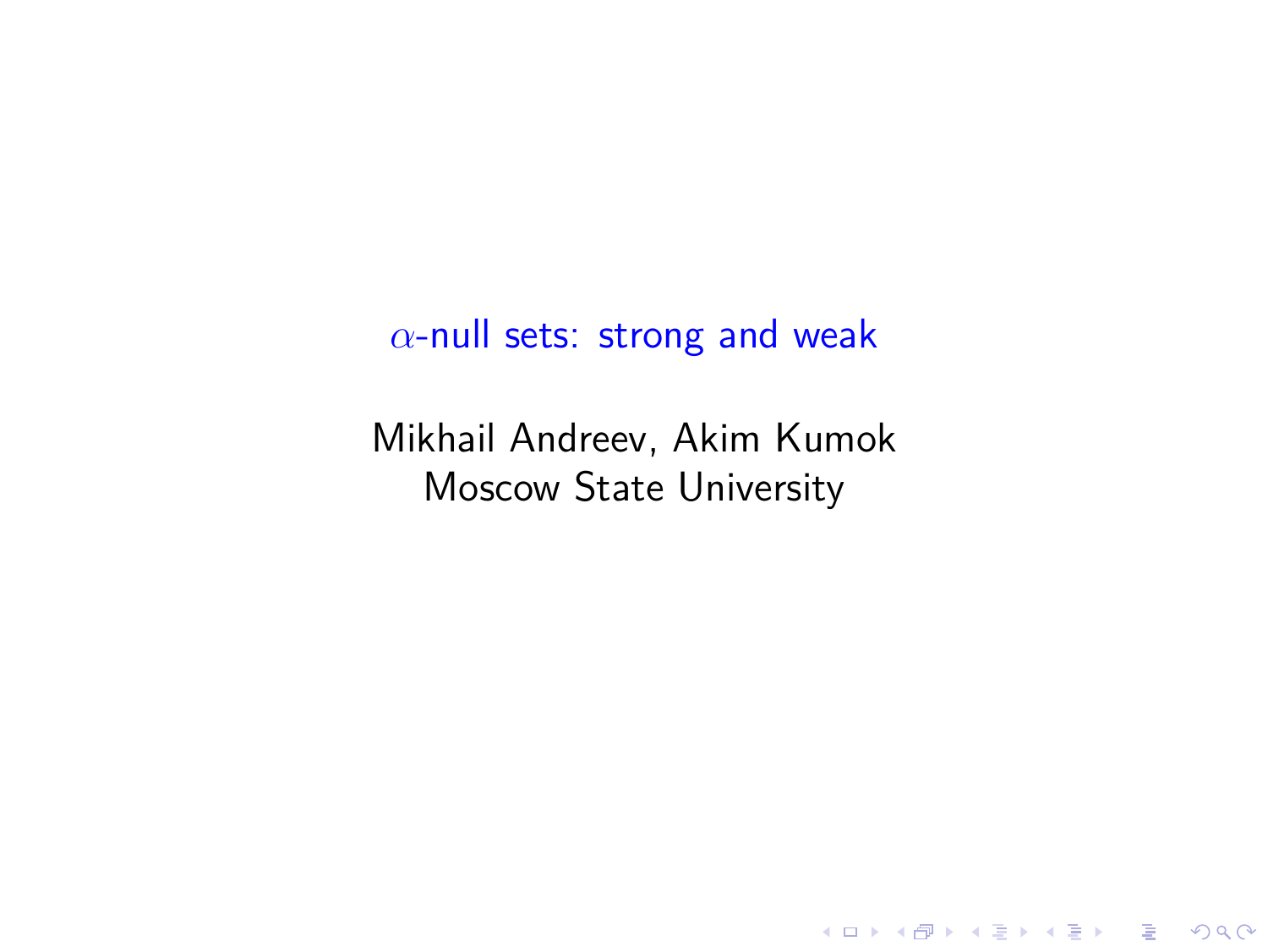# Classical measure theory

 $▶$  We will talk about Cantor space  $Ω = {0,1}^{\infty}$  and uniform measure on it. Interval *x*Ω in this space is set of all sequences with fixed prefix *x*. Its size is equal to 2 *−|x|* (uniform measure on  $\Omega$ ).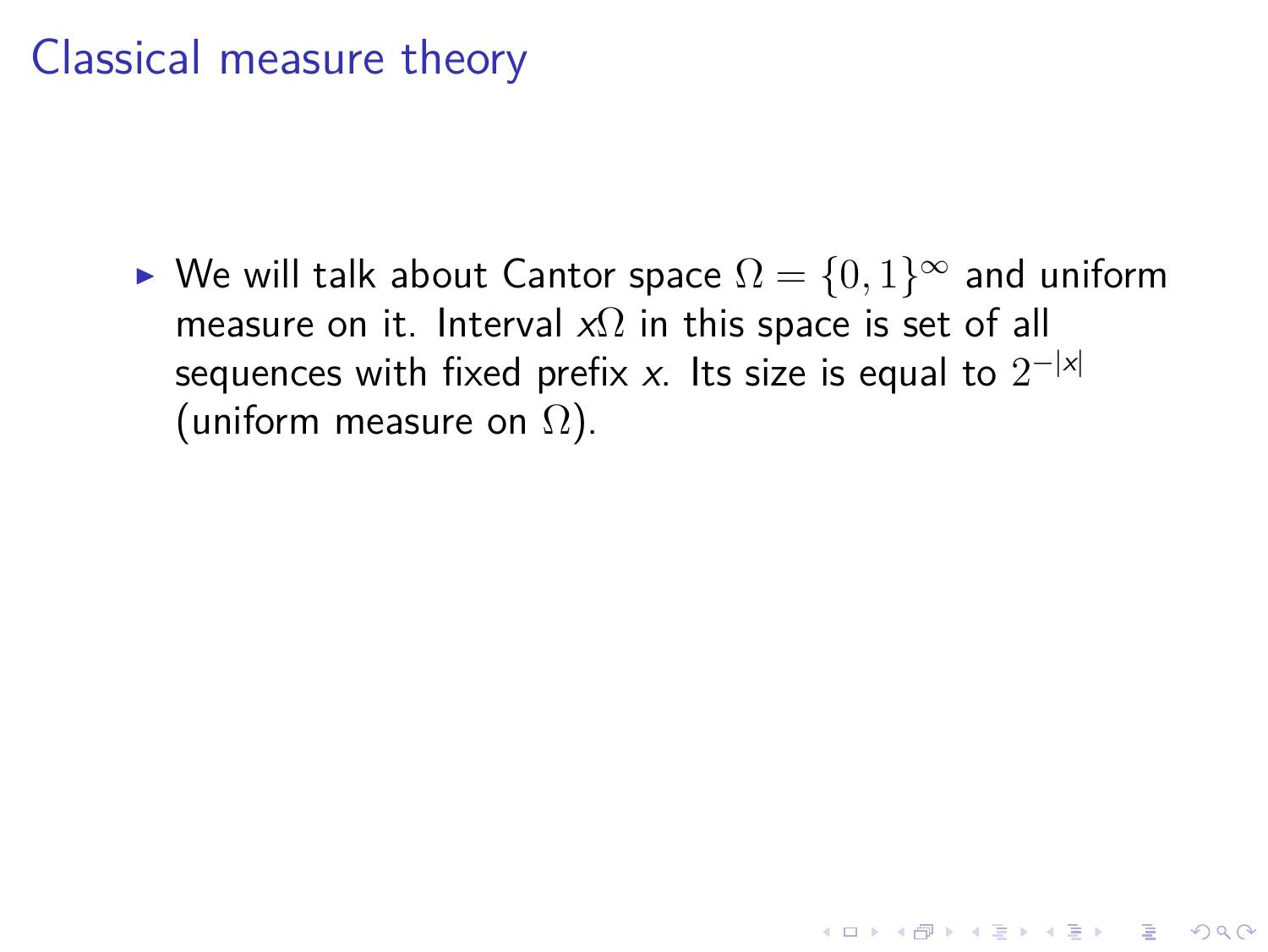# Classical measure theory

- $▶$  We will talk about Cantor space  $Ω = {0,1}^{\infty}$  and uniform measure on it. Interval *x*Ω in this space is set of all sequences with fixed prefix *x*. Its size is equal to 2 *−|x|* (uniform measure on  $\Omega$ ).
- ▶ Definition (null sets)
	- *X ⊂* Ω has measure zero (is a *null set*) if *∀ε∃I* = *{I*1*, . . . , In, . . .}*: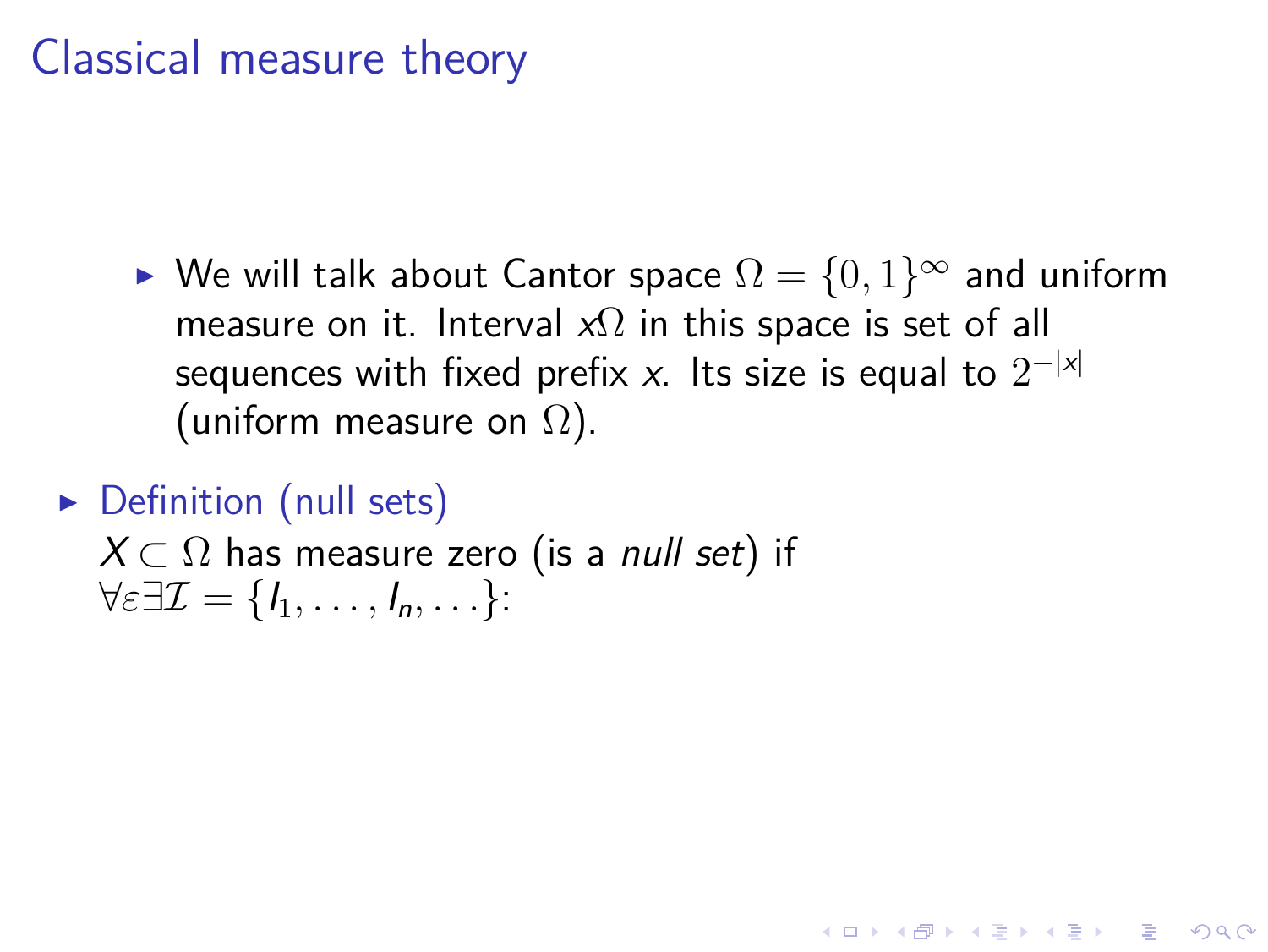# Classical measure theory

- $▶$  We will talk about Cantor space  $Ω = {0,1}^{\infty}$  and uniform measure on it. Interval *x*Ω in this space is set of all sequences with fixed prefix *x*. Its size is equal to 2 *−|x|* (uniform measure on  $\Omega$ ).
- ▶ Definition (null sets)
	- *X ⊂* Ω has measure zero (is a *null set*) if
	- *∀ε∃I* = *{I*1*, . . . , In, . . .}*:
		- ▶ *X ⊆ ∪Ik*;
		- ▶ Size of *I* is less then *ε*.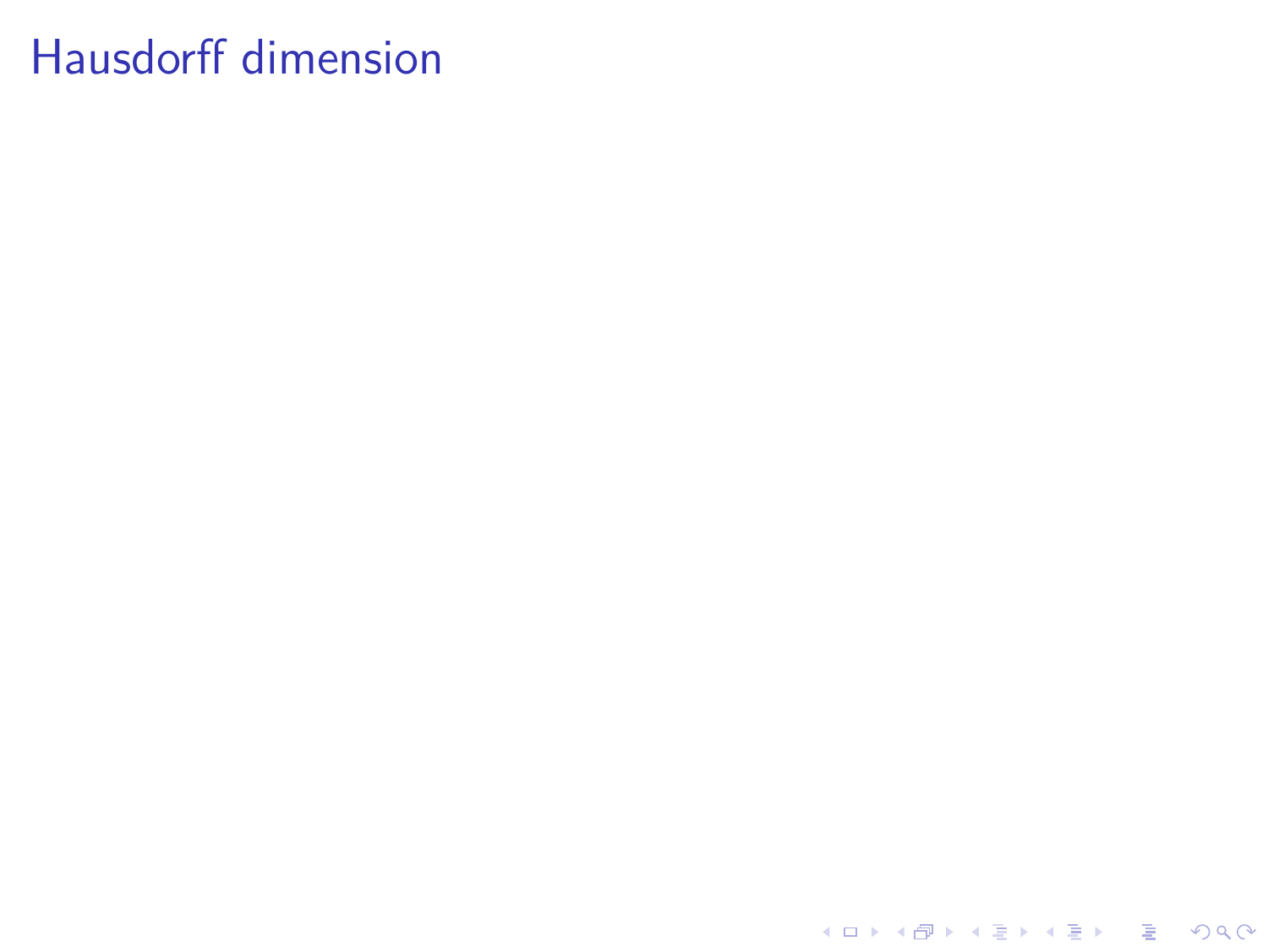To define Hausdorff dimension we need to define *α-null sets*. Fix some  $\alpha > 0$ .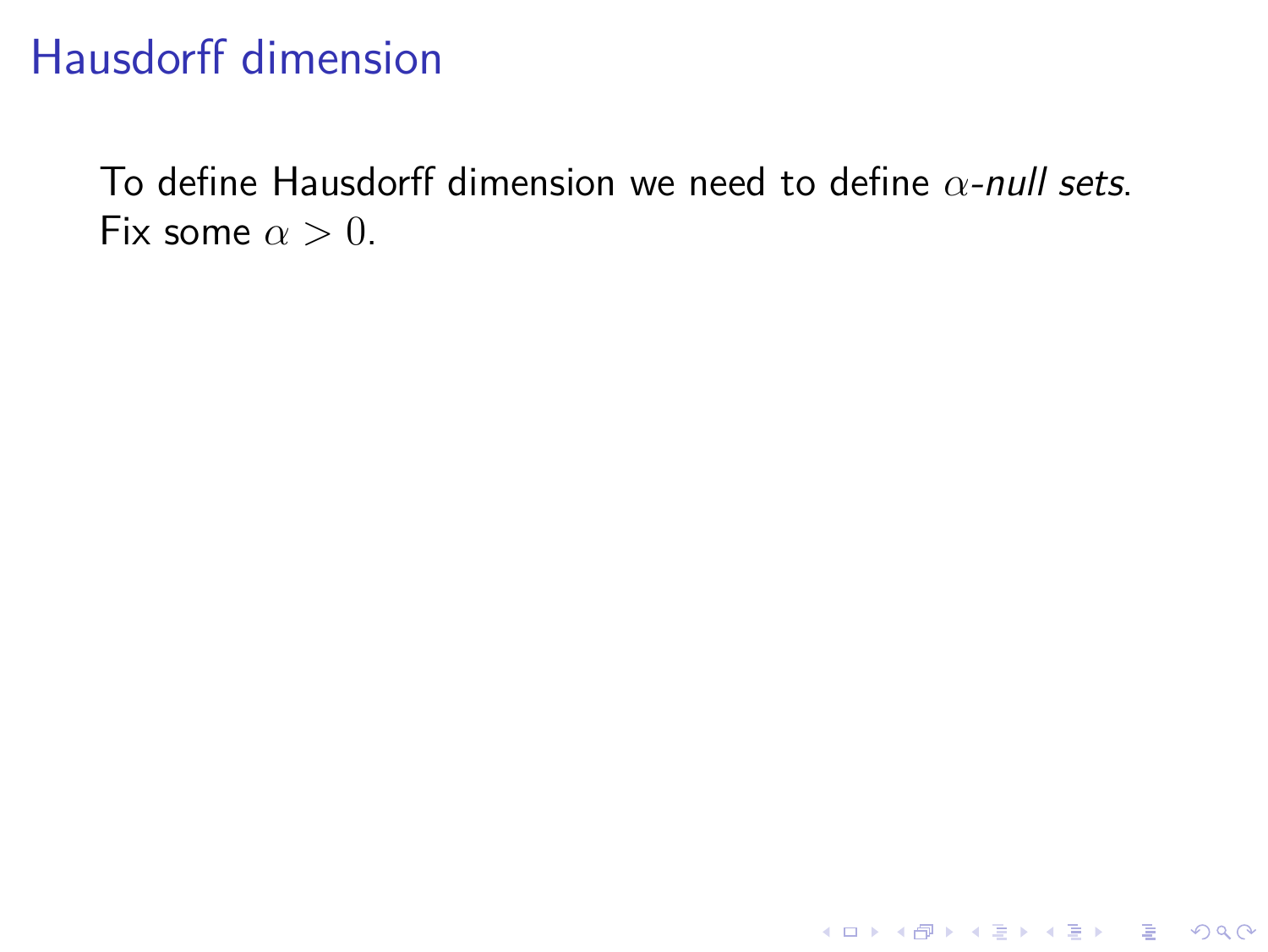To define Hausdorff dimension we need to define *α-null sets*. Fix some  $\alpha > 0$ .

Definition (*α*-size)  $\mu^{\alpha}(\mathbf{x}\Omega) = 2^{-\alpha|\mathbf{x}|} = (\mu(\mathbf{x}\Omega))^{\alpha}$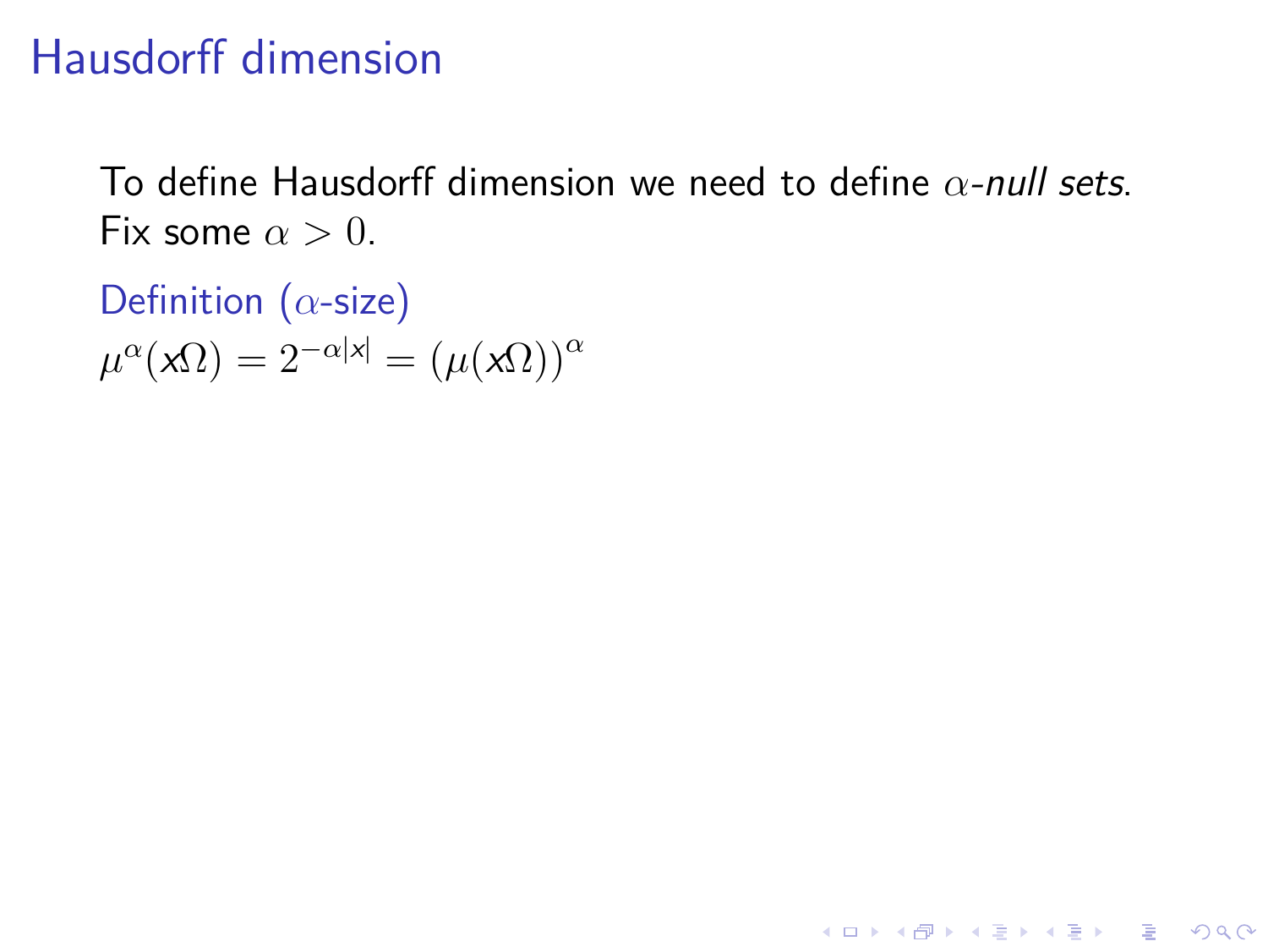To define Hausdorff dimension we need to define *α-null sets*. Fix some  $\alpha > 0$ .

Definition (*α*-size)  $\mu^{\alpha}(\mathbf{x}\Omega) = 2^{-\alpha|\mathbf{x}|} = (\mu(\mathbf{x}\Omega))^{\alpha}$ 

Definition (*α*-null sets)

*X* ⊂ Ω is an *alpha*-null set if  $∀ε > 0∃I = {I<sub>1</sub>, ..., I<sub>n</sub>, ...}$ :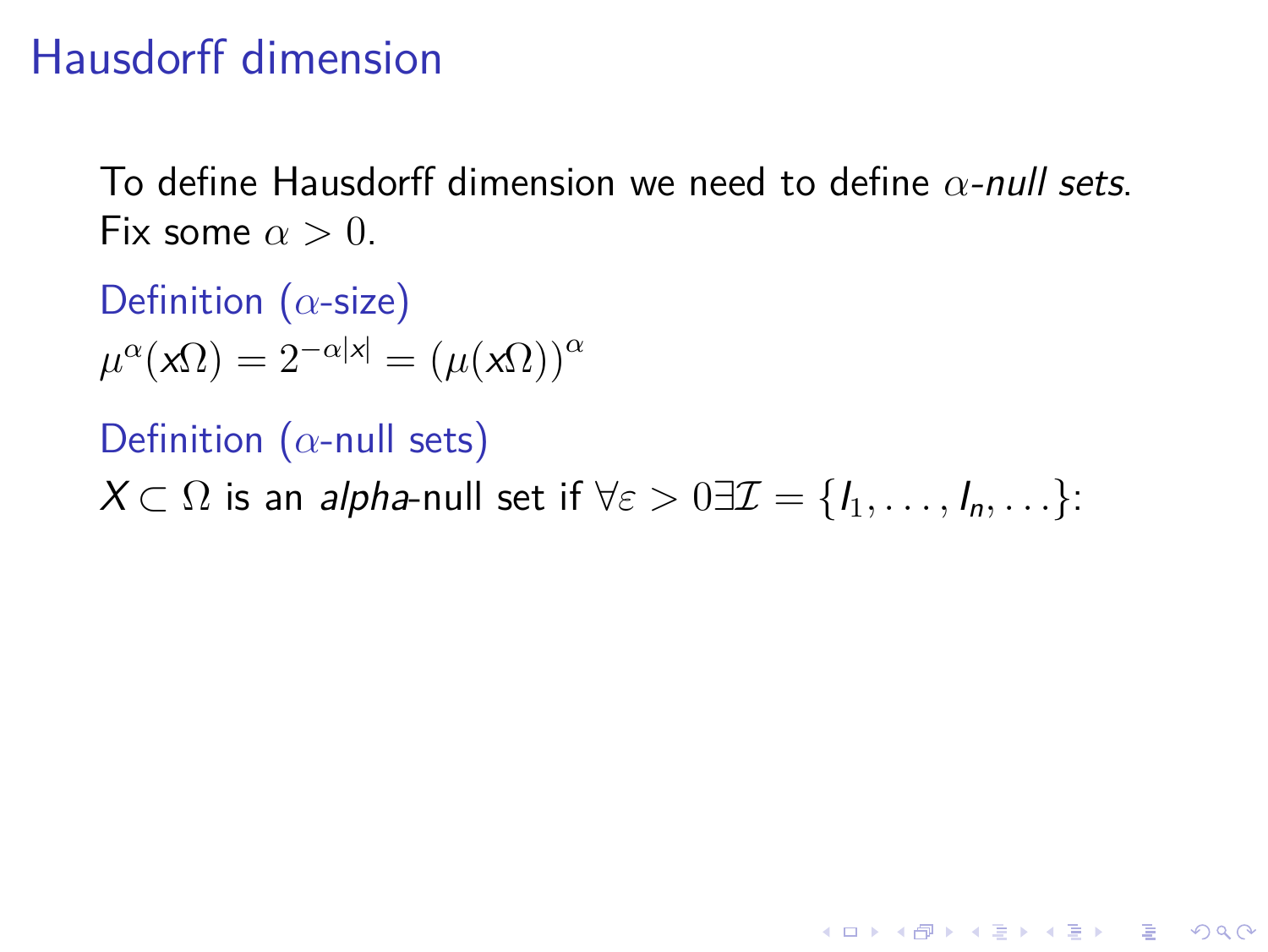To define Hausdorff dimension we need to define *α-null sets*. Fix some  $\alpha > 0$ .

Definition (*α*-size)  $\mu^{\alpha}(\mathbf{x}\Omega) = 2^{-\alpha|\mathbf{x}|} = (\mu(\mathbf{x}\Omega))^{\alpha}$ 

Definition (*α*-null sets)

*X* ⊂ Ω is an *alpha*-null set if  $∀ε > 0∃I = {I_1, ..., I_n, ...}$ :

- ▶ *X ⊆ ∪Ik*;
- ▶ *α*-size of *I* is less then *ε*.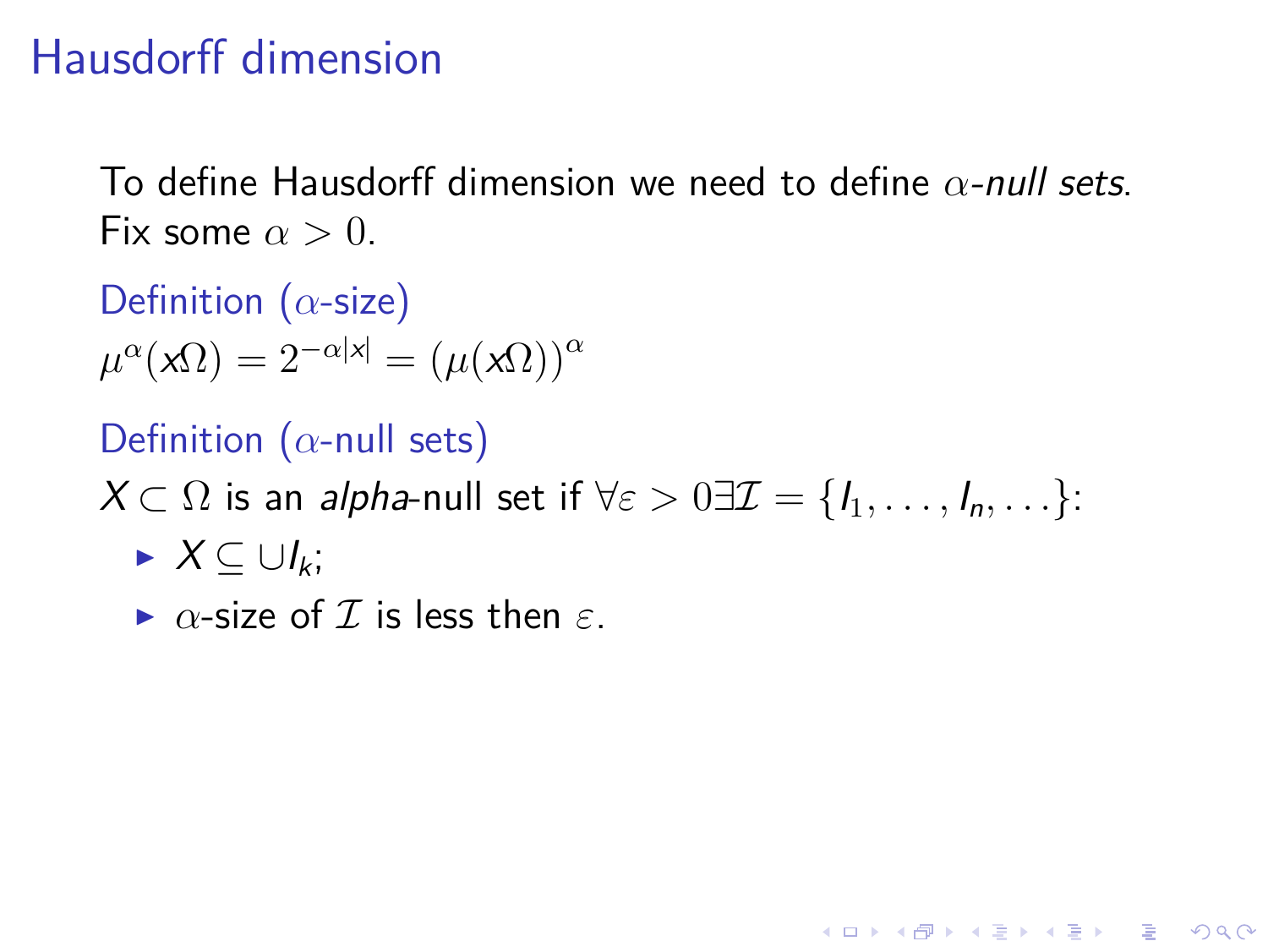To define Hausdorff dimension we need to define *α-null sets*. Fix some  $\alpha > 0$ .

Definition (*α*-size)  $\mu^{\alpha}(\mathbf{x}\Omega) = 2^{-\alpha|\mathbf{x}|} = (\mu(\mathbf{x}\Omega))^{\alpha}$ 

Definition (*α*-null sets)

*X* ⊂ Ω is an *alpha*-null set if  $∀ε > 0∃I = {I<sub>1</sub>,..., I<sub>n</sub>,...}$ :

- ▶ *X ⊆ ∪Ik*;
- $\triangleright$  *α*-size of *I* is less then *ε*.

### Definition (Hausdorff dimension)

Hausdorff dimension of set *X*: the infimum of *α* such that *X* is *α*-null.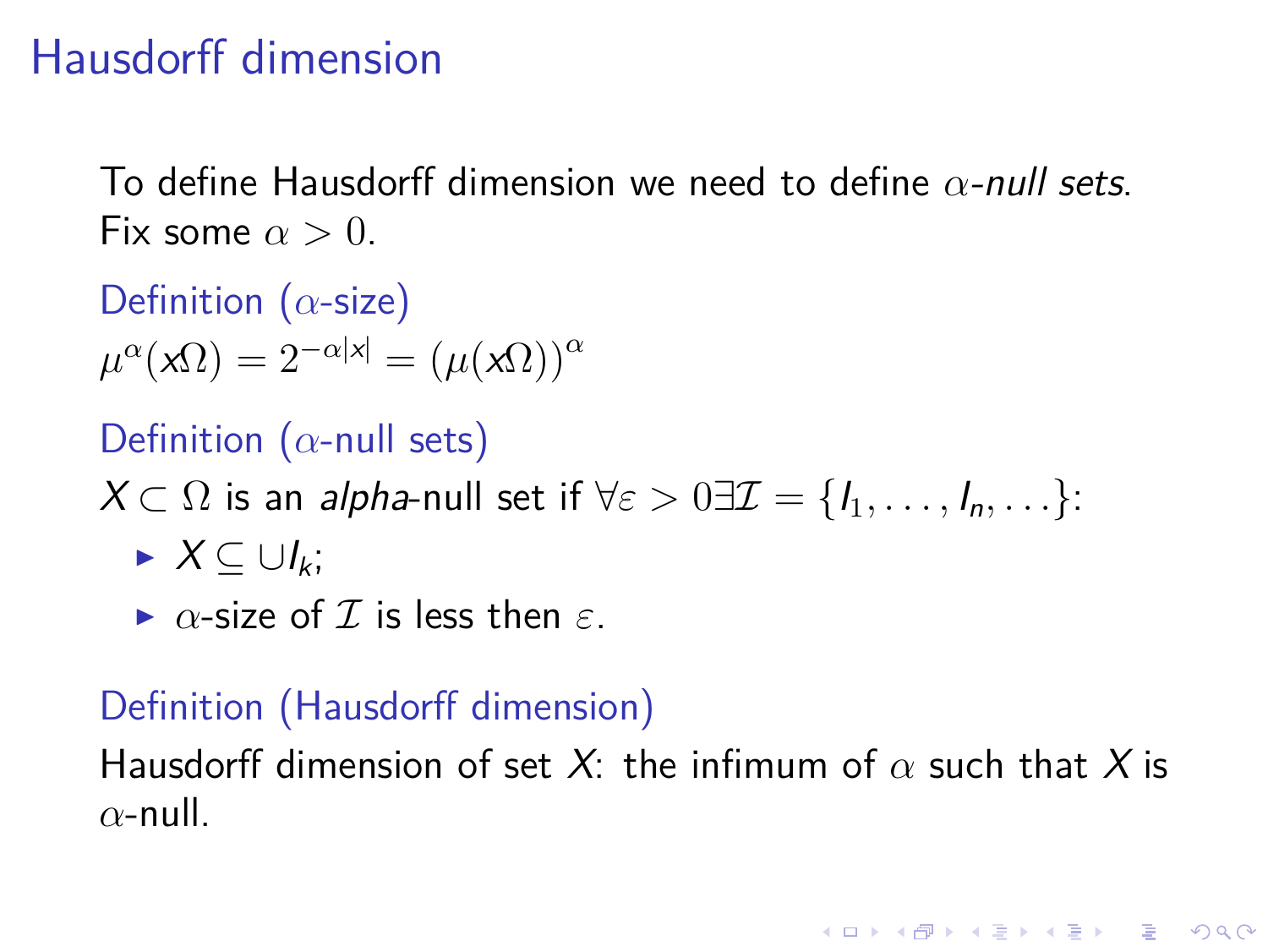Definition (effectively null sets)

*X ⊂* Ω is effectively null if *∃* algorithm *M*: given a rational  $\varepsilon >0,$  it enumerates set of intervals  $\mathcal{I}=\{I_1,\ldots, I_n,\ldots\}$ :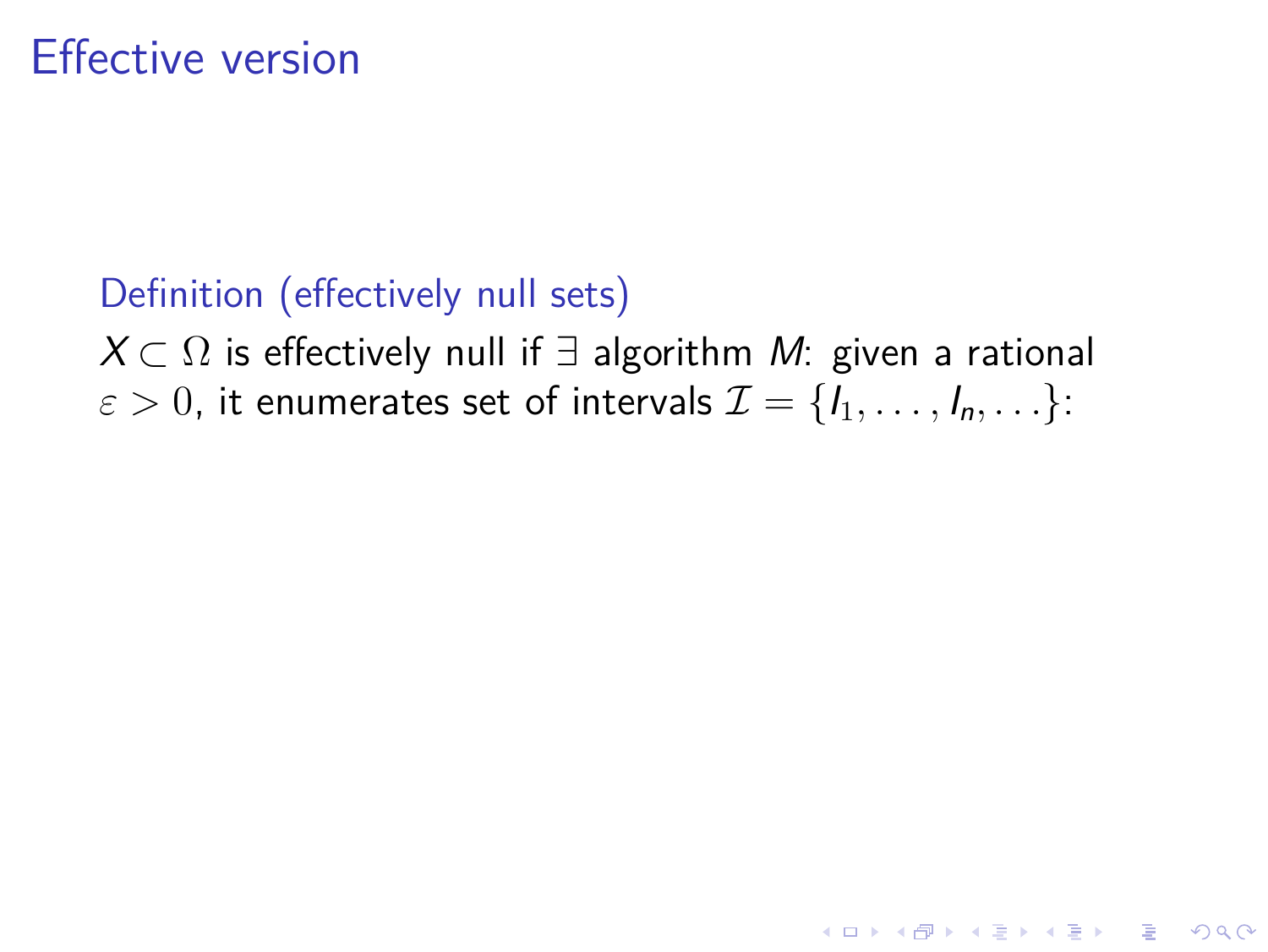### Definition (effectively null sets)

*X ⊂* Ω is effectively null if *∃* algorithm *M*: given a rational  $\varepsilon >0,$  it enumerates set of intervals  $\mathcal{I}=\{I_1,\ldots, I_n,\ldots\}$ :

- ▶ *X ⊆ ∪Ik*;
- ▶ Size of *I* is less then *ε*.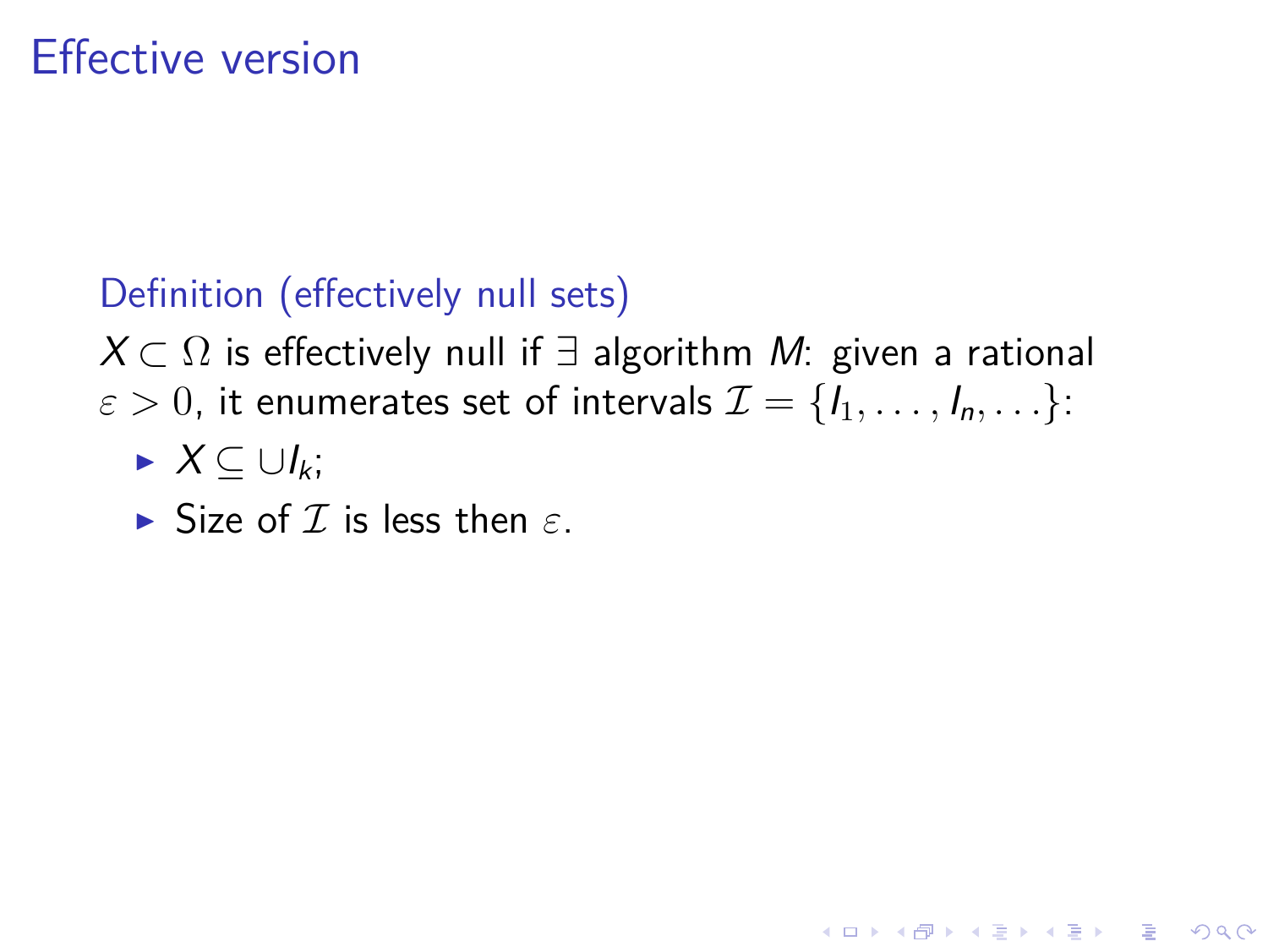### Definition (effectively null sets)

*X ⊂* Ω is effectively null if *∃* algorithm *M*: given a rational  $\varepsilon >0,$  it enumerates set of intervals  $\mathcal{I}=\{I_1,\ldots, I_n,\ldots\}$ :

- ▶ *X ⊆ ∪Ik*;
- ▶ Size of *I* is less then *ε*.

Theorem (Martin-Löf)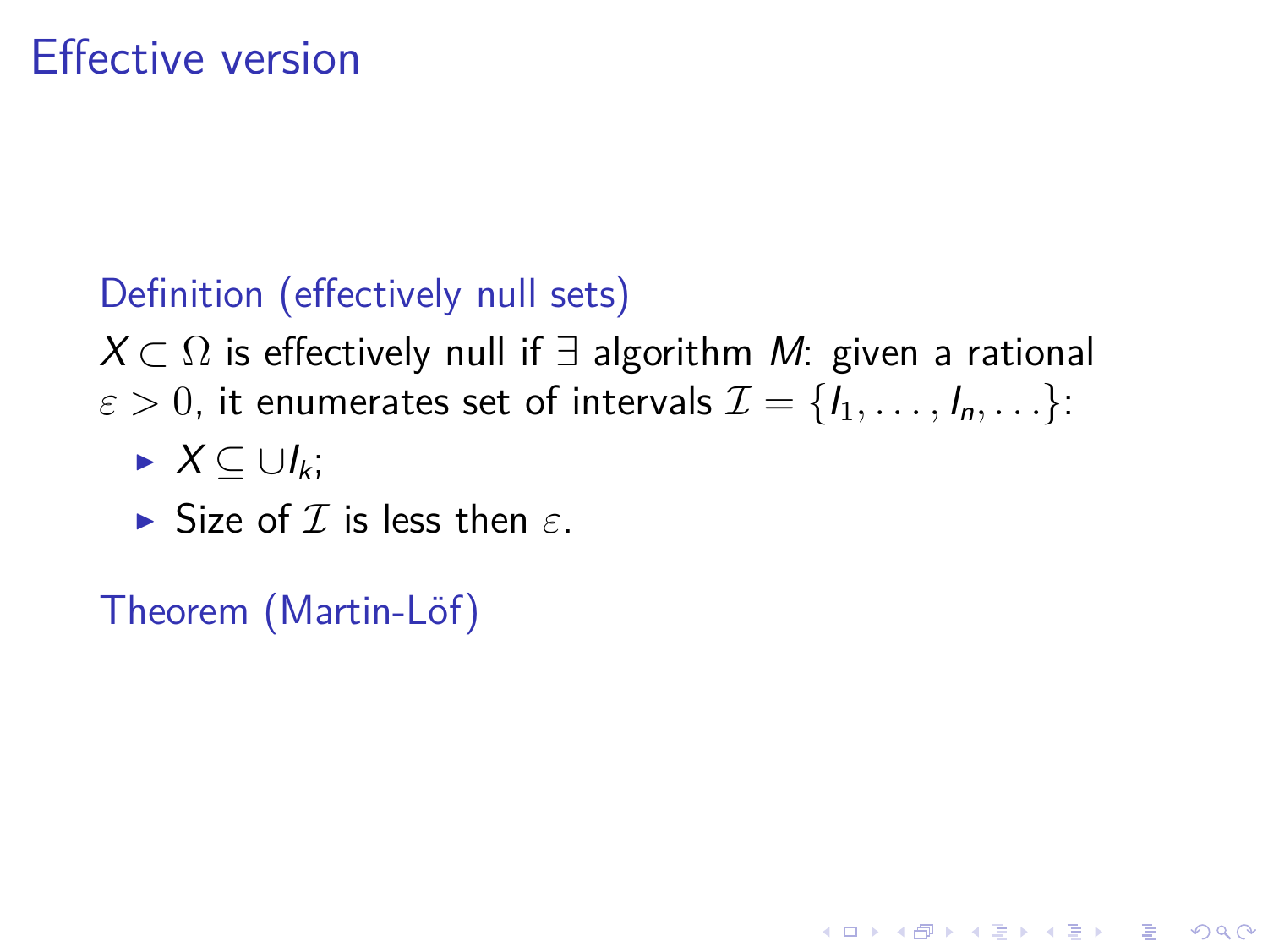### Definition (effectively null sets)

*X ⊂* Ω is effectively null if *∃* algorithm *M*: given a rational  $\varepsilon >0,$  it enumerates set of intervals  $\mathcal{I}=\{I_1,\ldots, I_n,\ldots\}$ :

- ▶ *X ⊆ ∪Ik*;
- ▶ Size of *I* is less then *ε*.

### Theorem (Martin-Löf)

*There exists a maximum effectively null set.*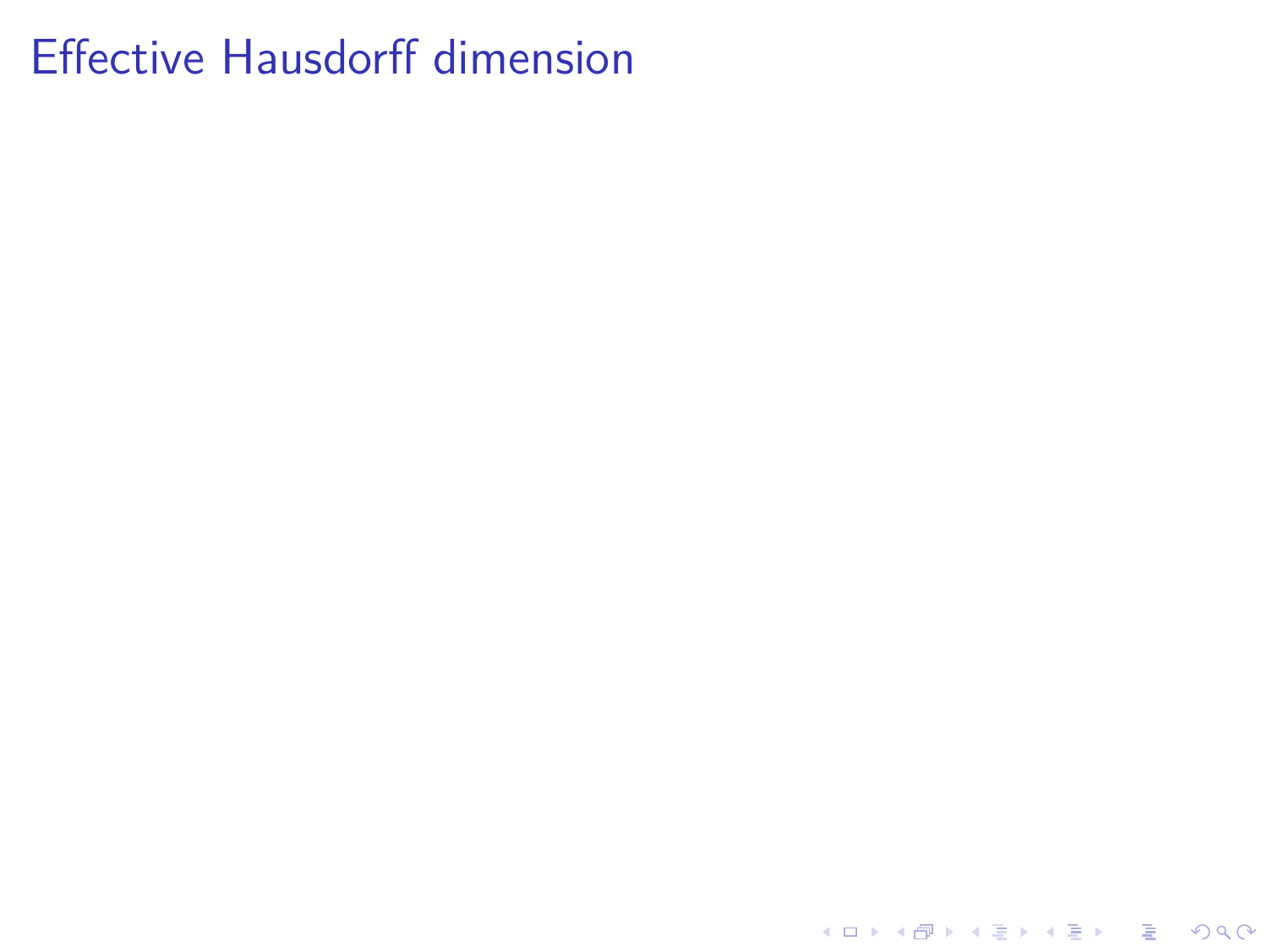null sets  $\parallel$  effectively null sets *α*-null sets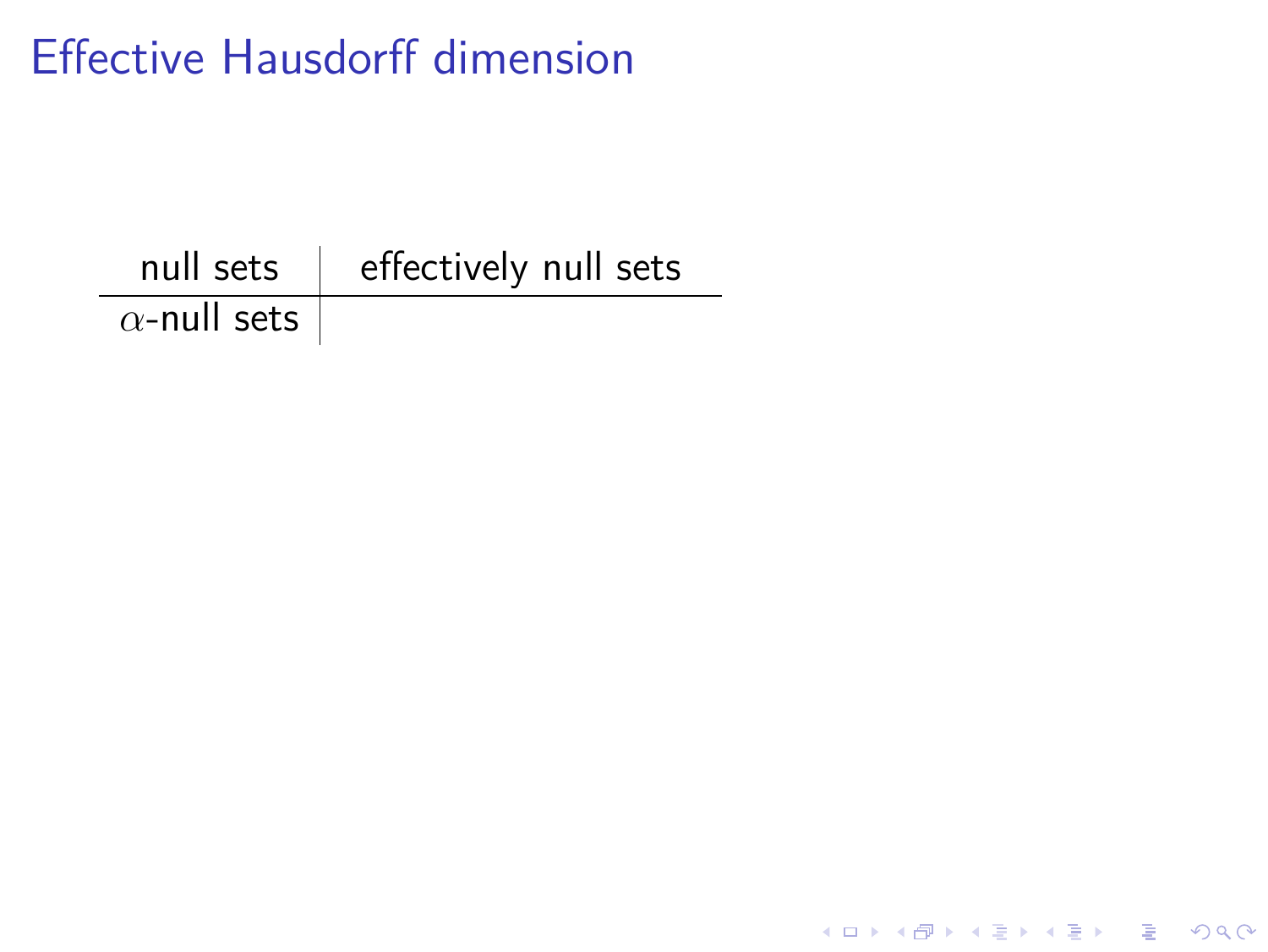| null sets   effectively null sets                    |
|------------------------------------------------------|
| $\alpha$ -null sets   effectively $\alpha$ null sets |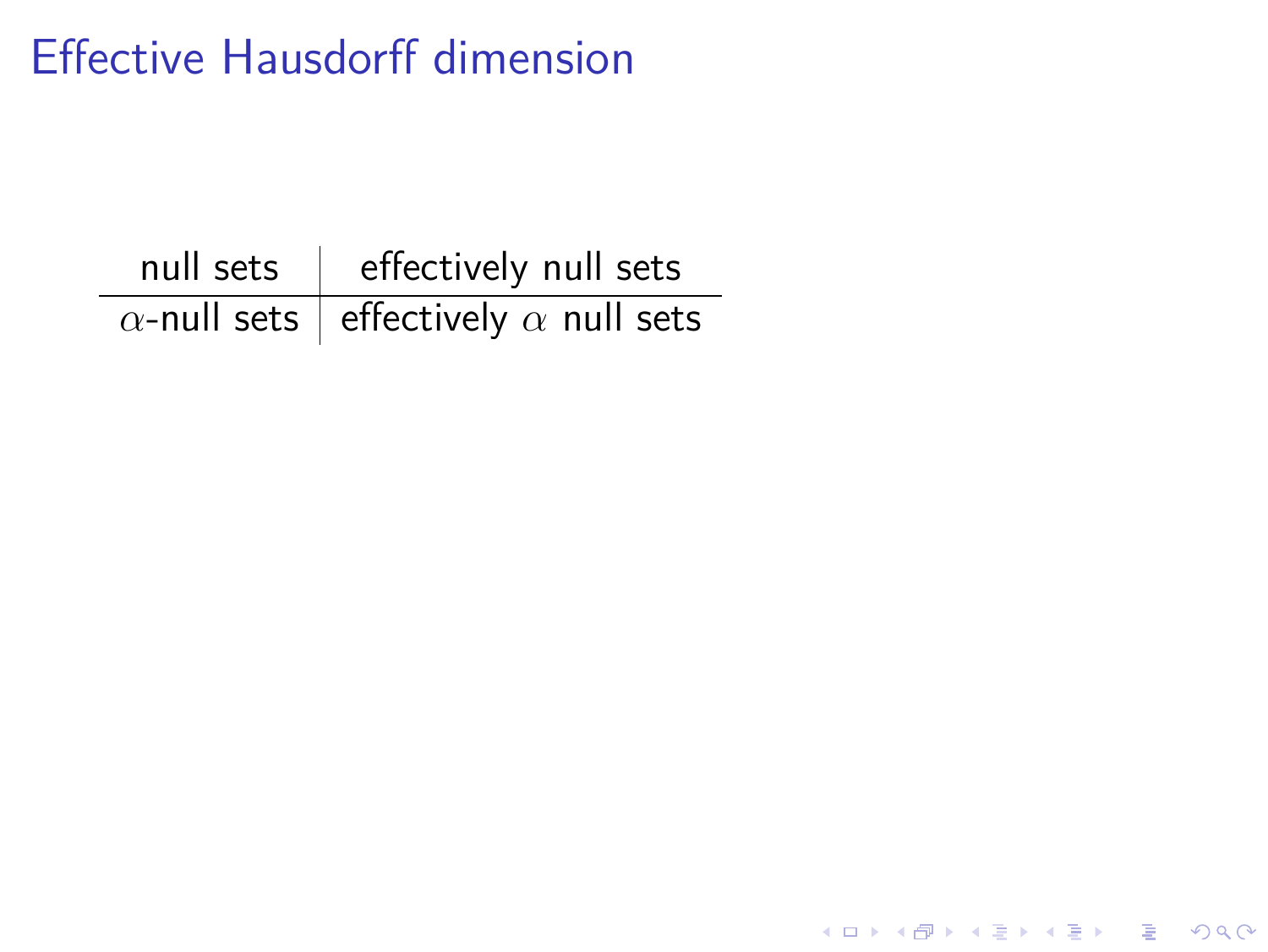|                               | null sets   effectively null sets                    |
|-------------------------------|------------------------------------------------------|
|                               | $\alpha$ -null sets   effectively $\alpha$ null sets |
| Fix $\alpha \in \mathbb{Q}$ . |                                                      |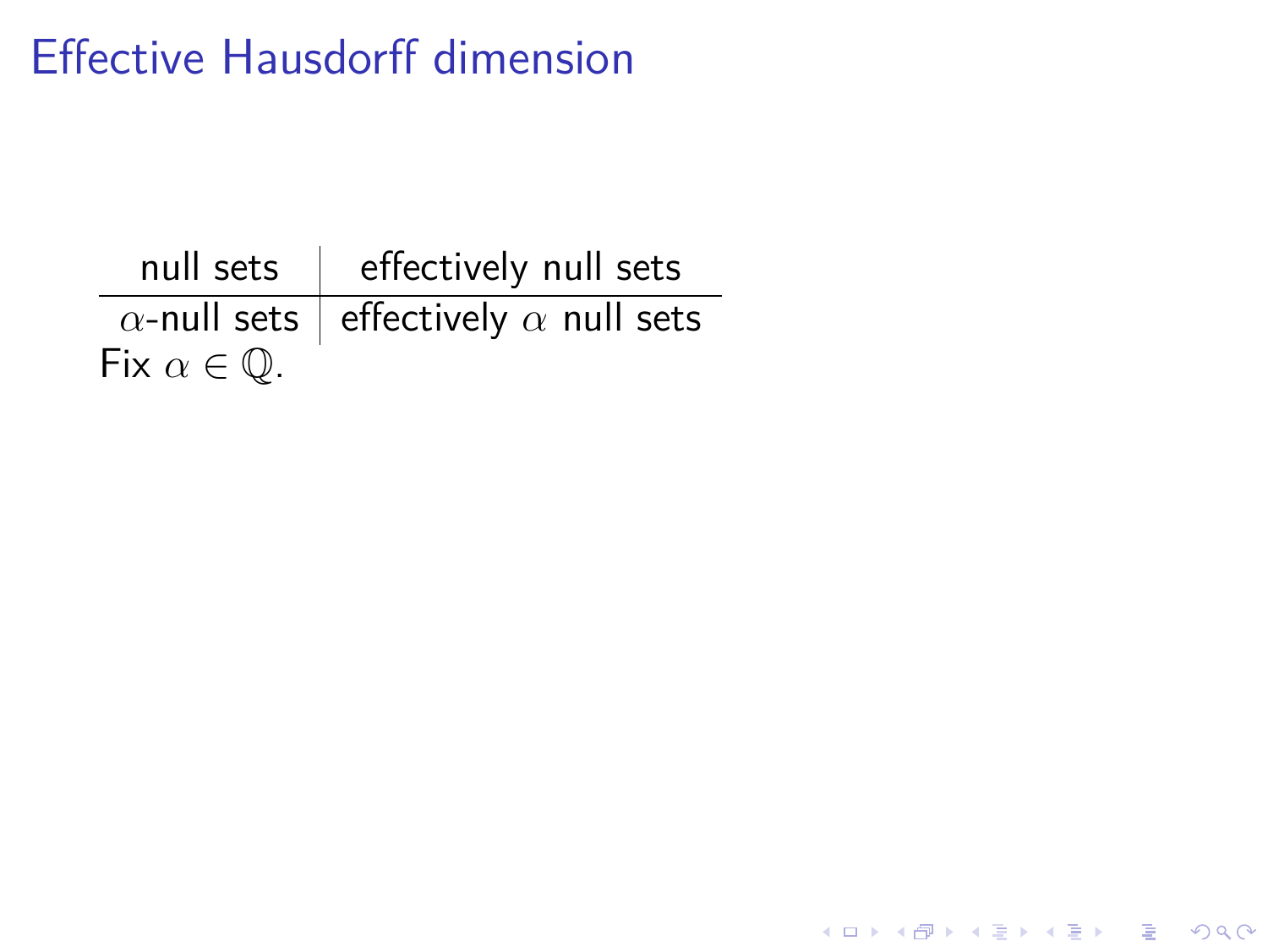null sets  $\,$  effectively null sets  $\frac{1}{\alpha}$ -null sets effectively  $\alpha$  null sets Fix  $\alpha \in \mathbb{Q}$ .

'Definition' (effectively null sets)

*X ⊂* Ω *is effectively null if ∃ algorithm M: given a rational*  $\varepsilon > 0$ , it enumerates set of intervals  $\mathcal{I} = {\tilde{I_1}, \ldots, I_n, \ldots}$ :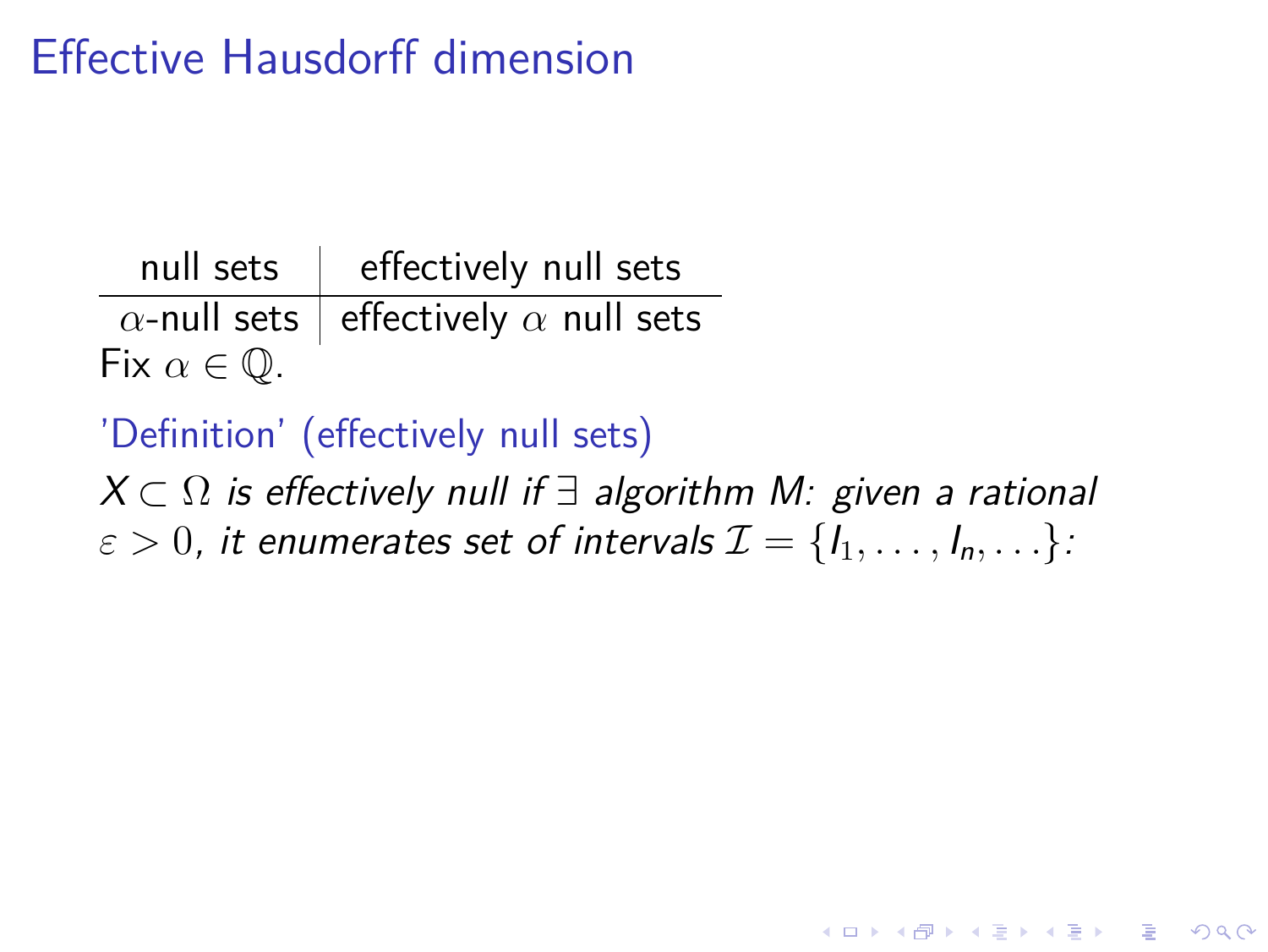null sets  $\,$  effectively null sets  $\frac{1}{\alpha}$ -null sets effectively  $\alpha$  null sets Fix  $\alpha \in \mathbb{Q}$ .

'Definition' (effectively null sets)

*X ⊂* Ω *is effectively null if ∃ algorithm M: given a rational*  $\varepsilon > 0$ , it enumerates set of intervals  $\mathcal{I} = \{I_1, \ldots, I_n, \ldots\}$ :

- ▶ *X ⊆ ∪Ik;*
- ▶ *«α-size» of I is less then ε.*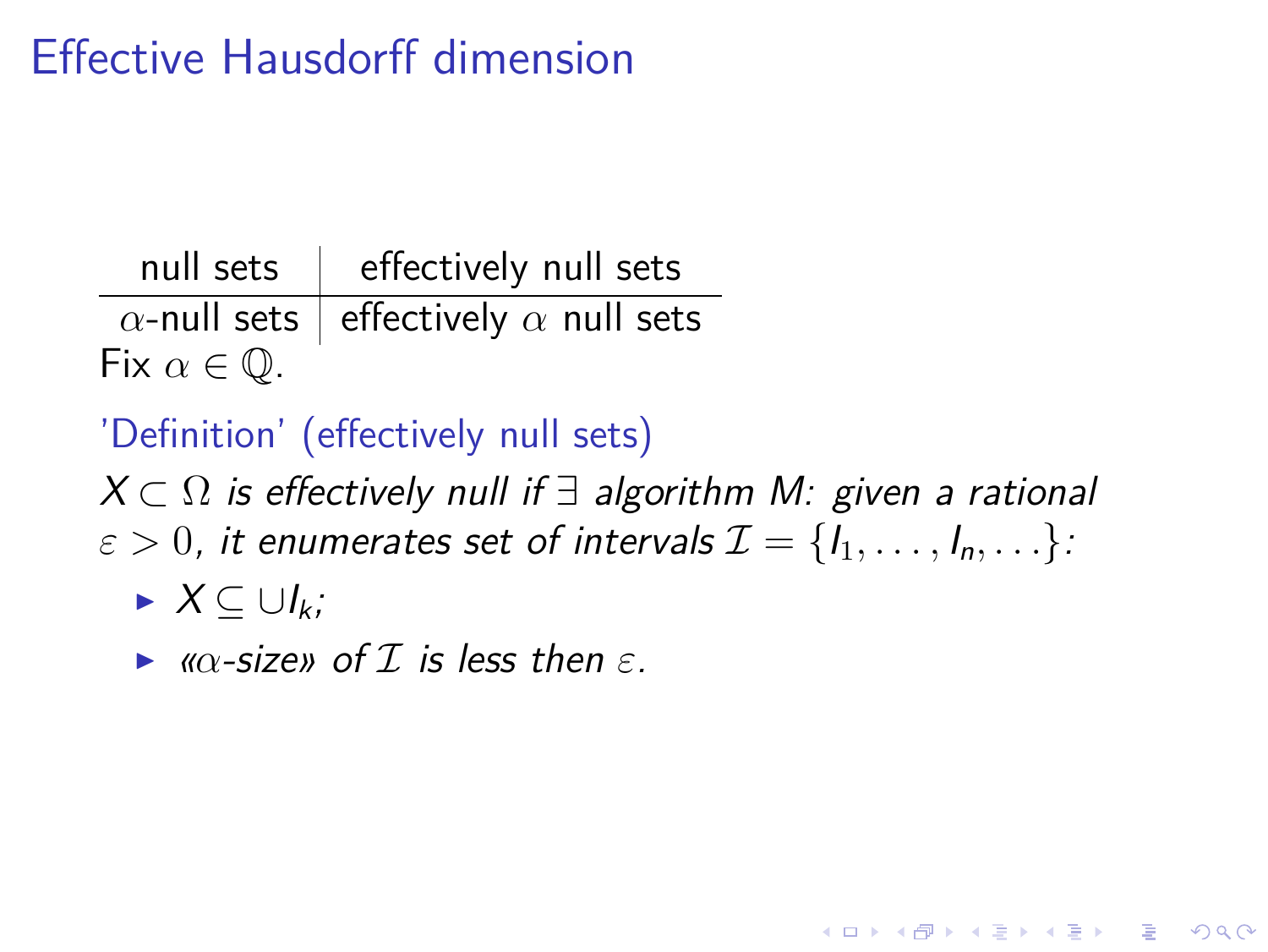# Strong and weak *α*-size definitions

How to measure the size of a set of intervals?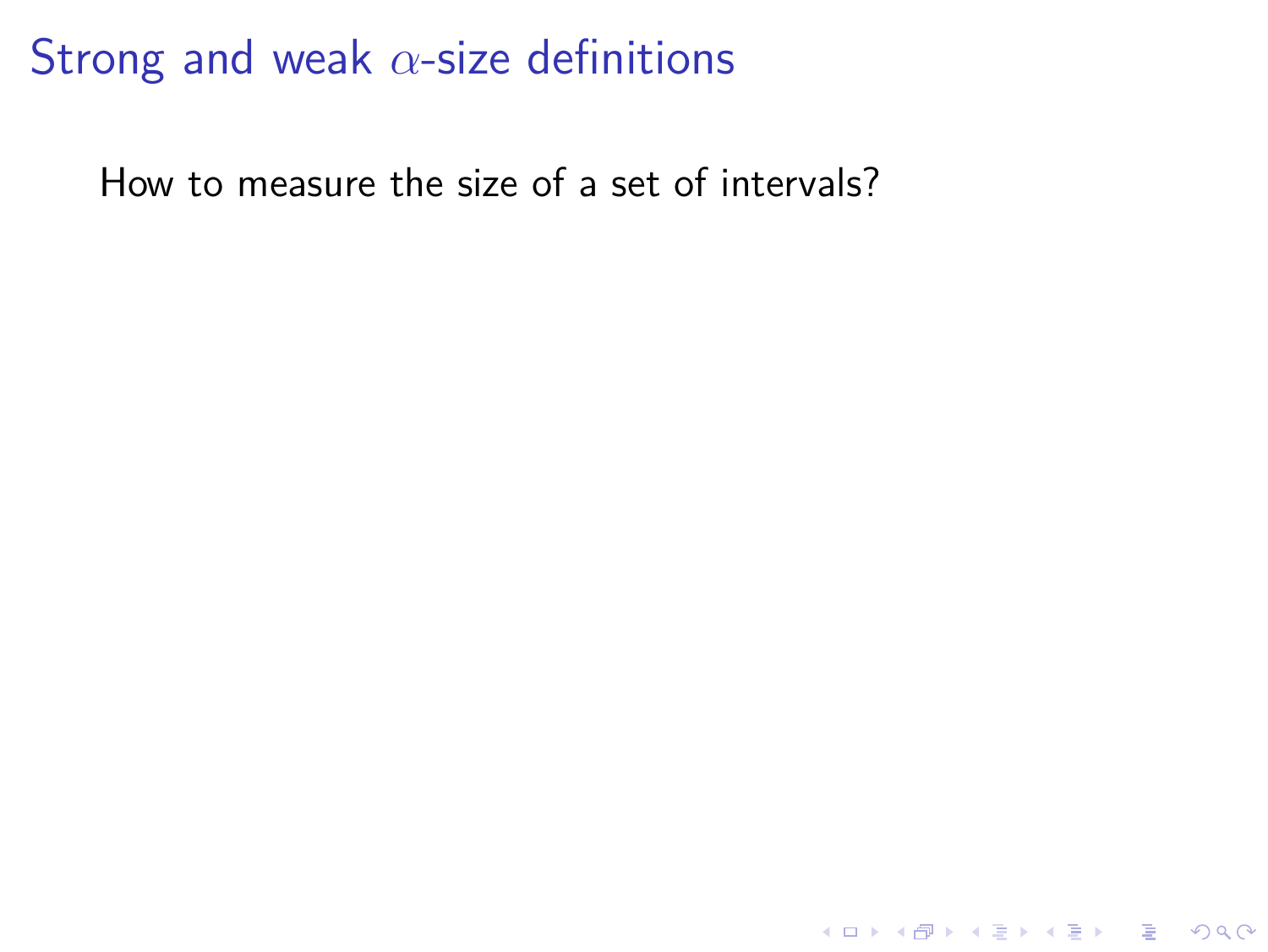# Strong and weak *α*-size definitions

How to measure the size of a set of intervals?

Definition (Strong *α*-size)

Sum of sizes of all intervals in *I*:

$$
\mu_{\mathcal{S}}^{\alpha}(\mathcal{I}) = \sum_{k} \mu^{\alpha}(I_k).
$$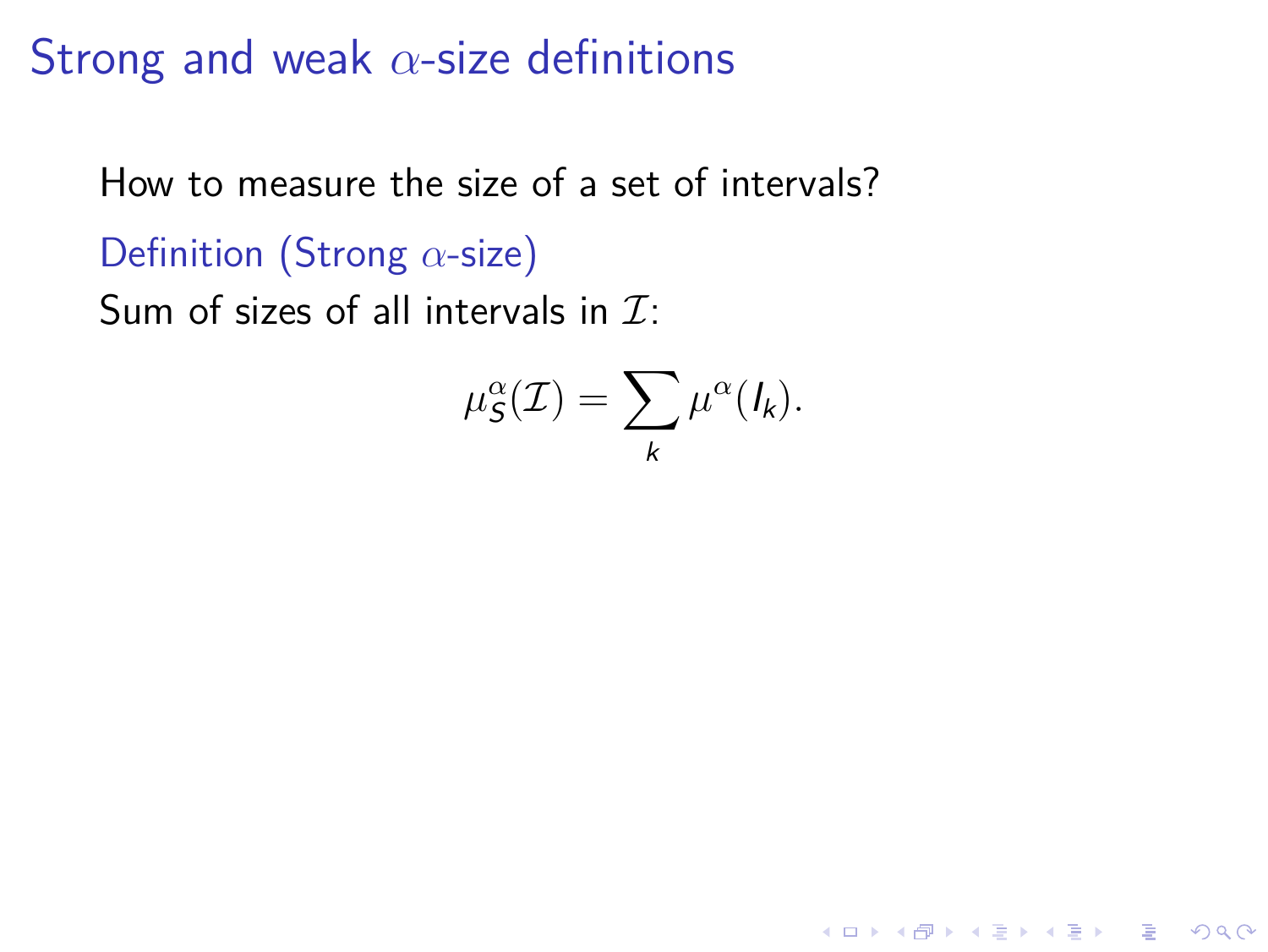# Strong and weak *α*-size definitions

How to measure the size of a set of intervals?

Definition (Strong *α*-size)

Sum of sizes of all intervals in *I*:

$$
\mu_{\mathcal{S}}^{\alpha}(\mathcal{I}) = \sum_{k} \mu^{\alpha}(I_k).
$$

### Definition (Weak *α*-size)

Sum of sizes of maximal intervals in *I*:

$$
\mu_W^{\alpha}(\mathcal{I}) = \sum_{k:\nexists l' \in \mathcal{I} \supsetneq l_k} \mu^{\alpha}(l_k).
$$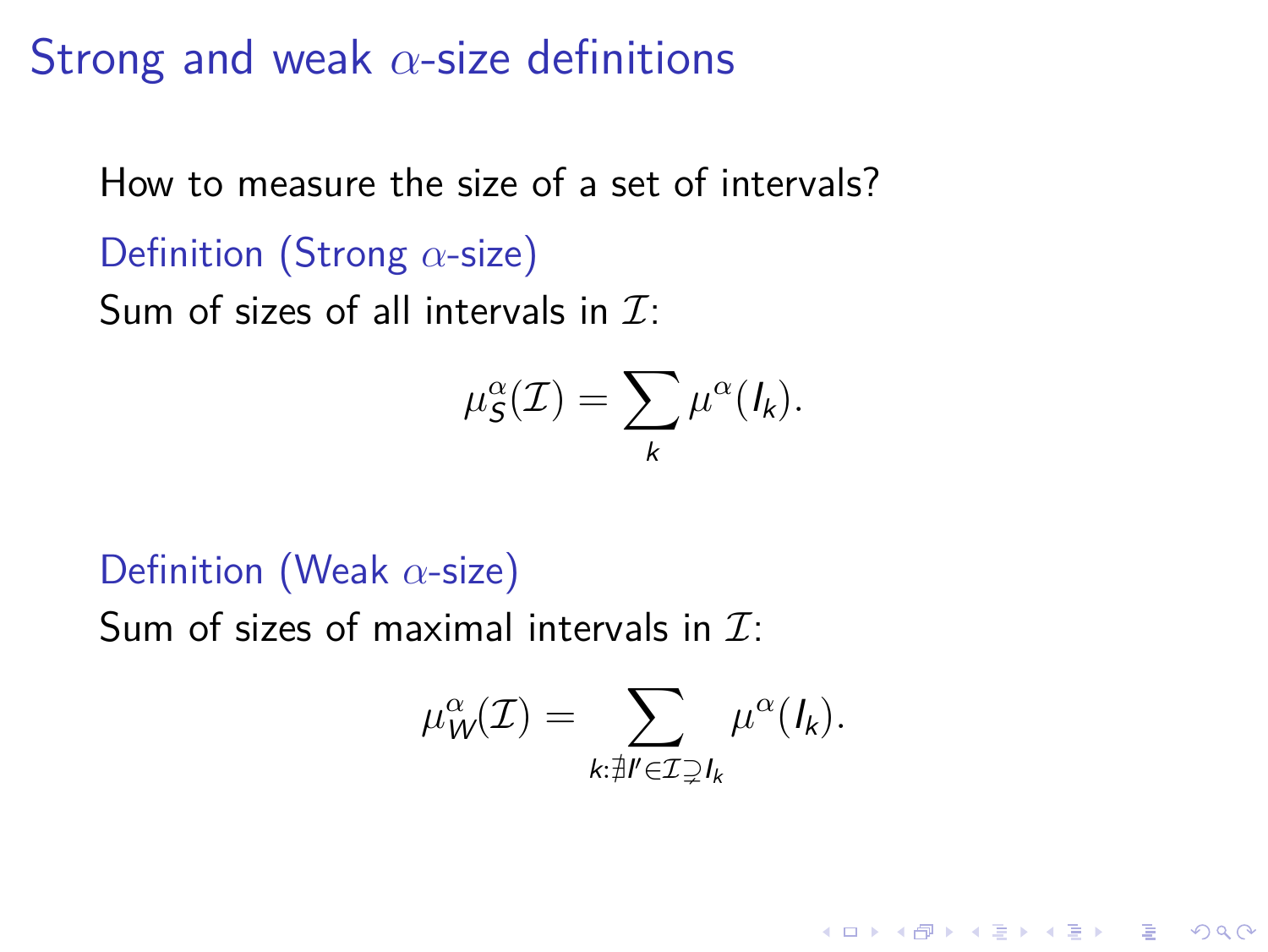Fact (Non-effective case) *In non-effective case both of these definitions lead to the same class of α-null sets.*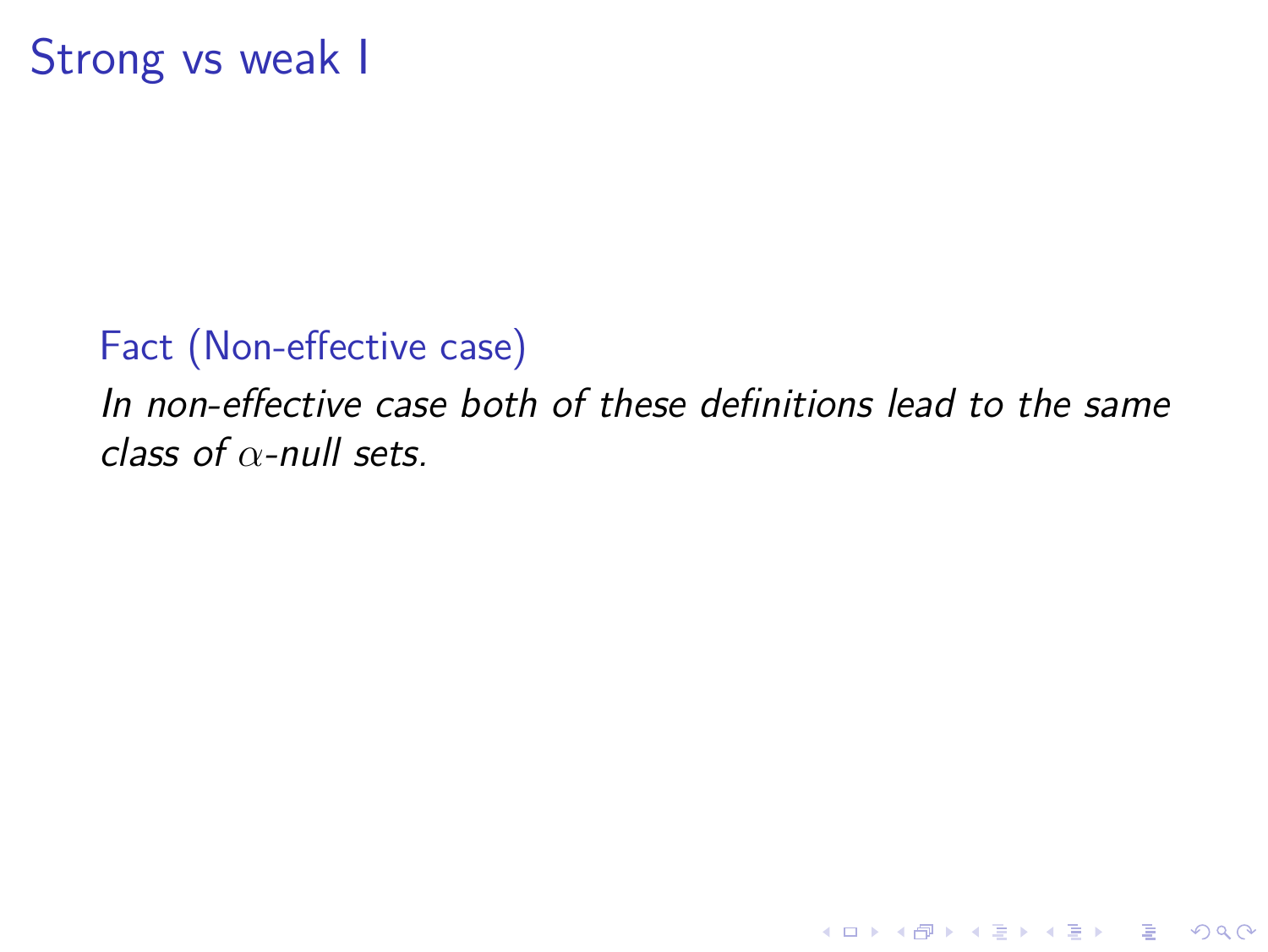Fact (Non-effective case) *In non-effective case both of these definitions lead to the same class of α-null sets.*

Fact (*α*=1)

*If α* = 1 *then again these definitions are equivalent.*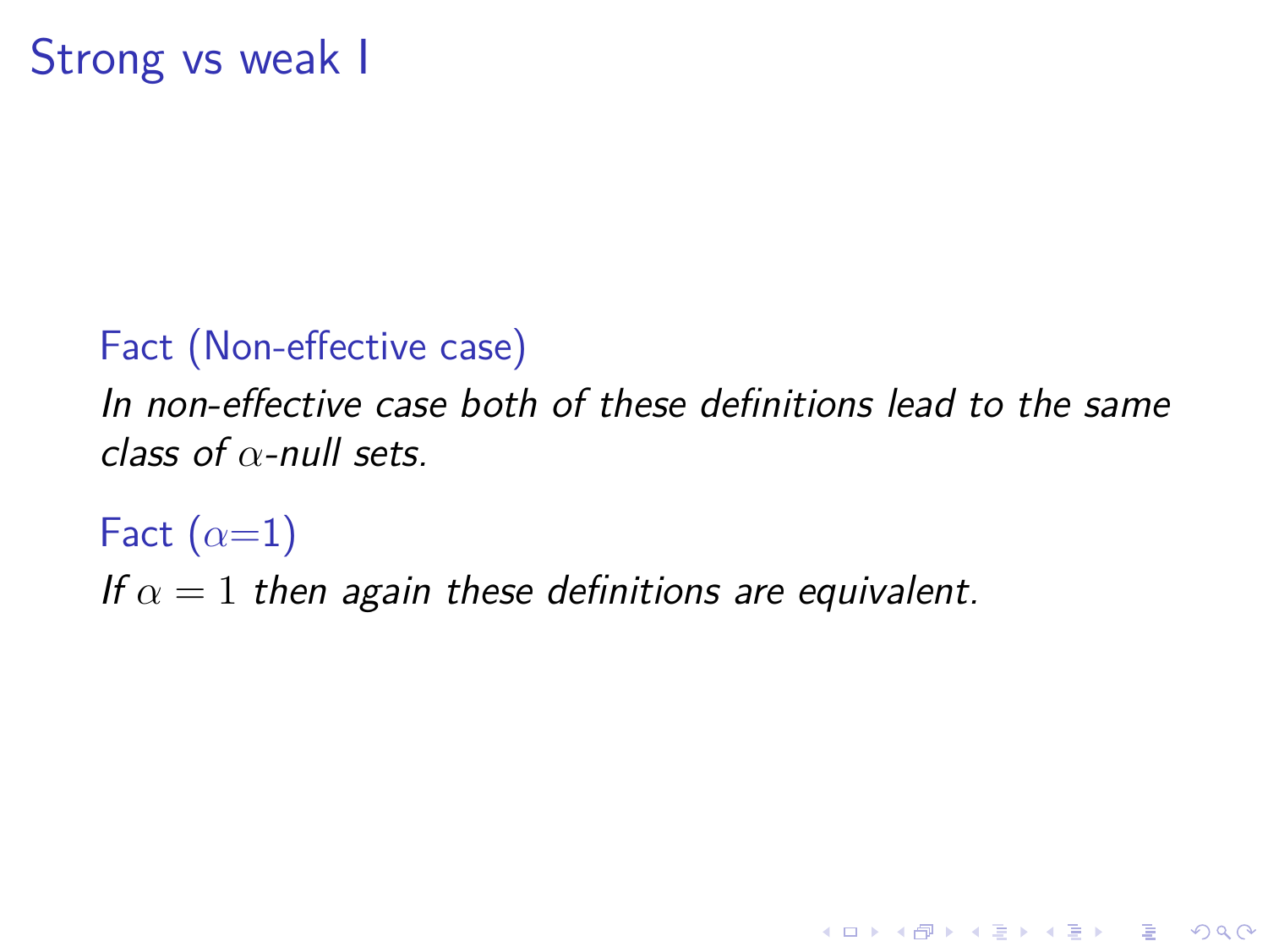Theorem (J. Reimann, F. Stephan) *If*  $\alpha$  < 1 *then*  $\exists X \subset \Omega$ *: X is weak*  $\alpha$ *-null but not strong*  $\alpha$ *-null.*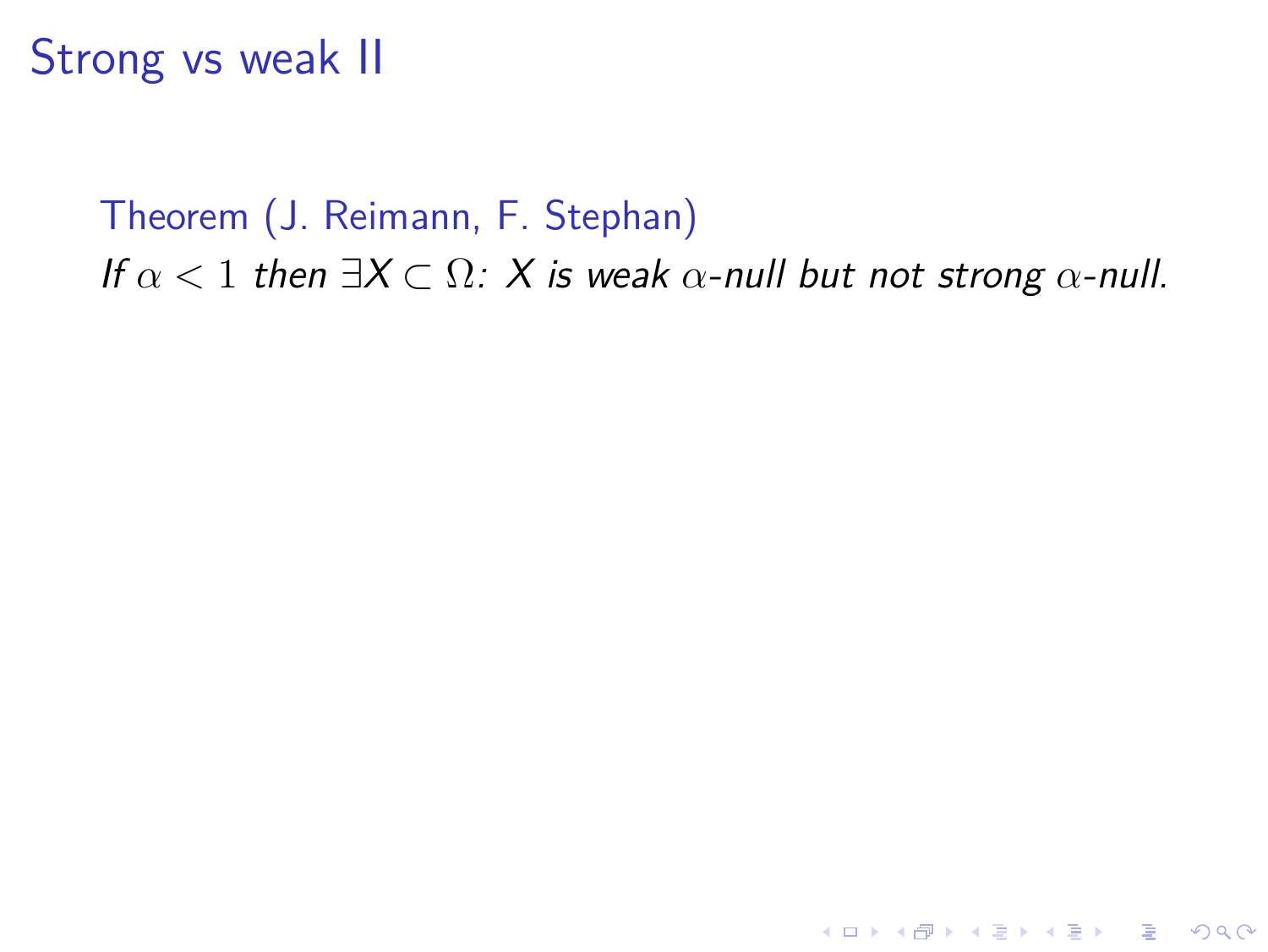Theorem (J. Reimann, F. Stephan)

*If*  $\alpha$  < 1 *then*  $\exists X \subset \Omega$ *: X is weak*  $\alpha$ *-null but not strong*  $\alpha$ *-null. Remark: In their work weak α-size is defined in another way (but equivalent to the definition above).*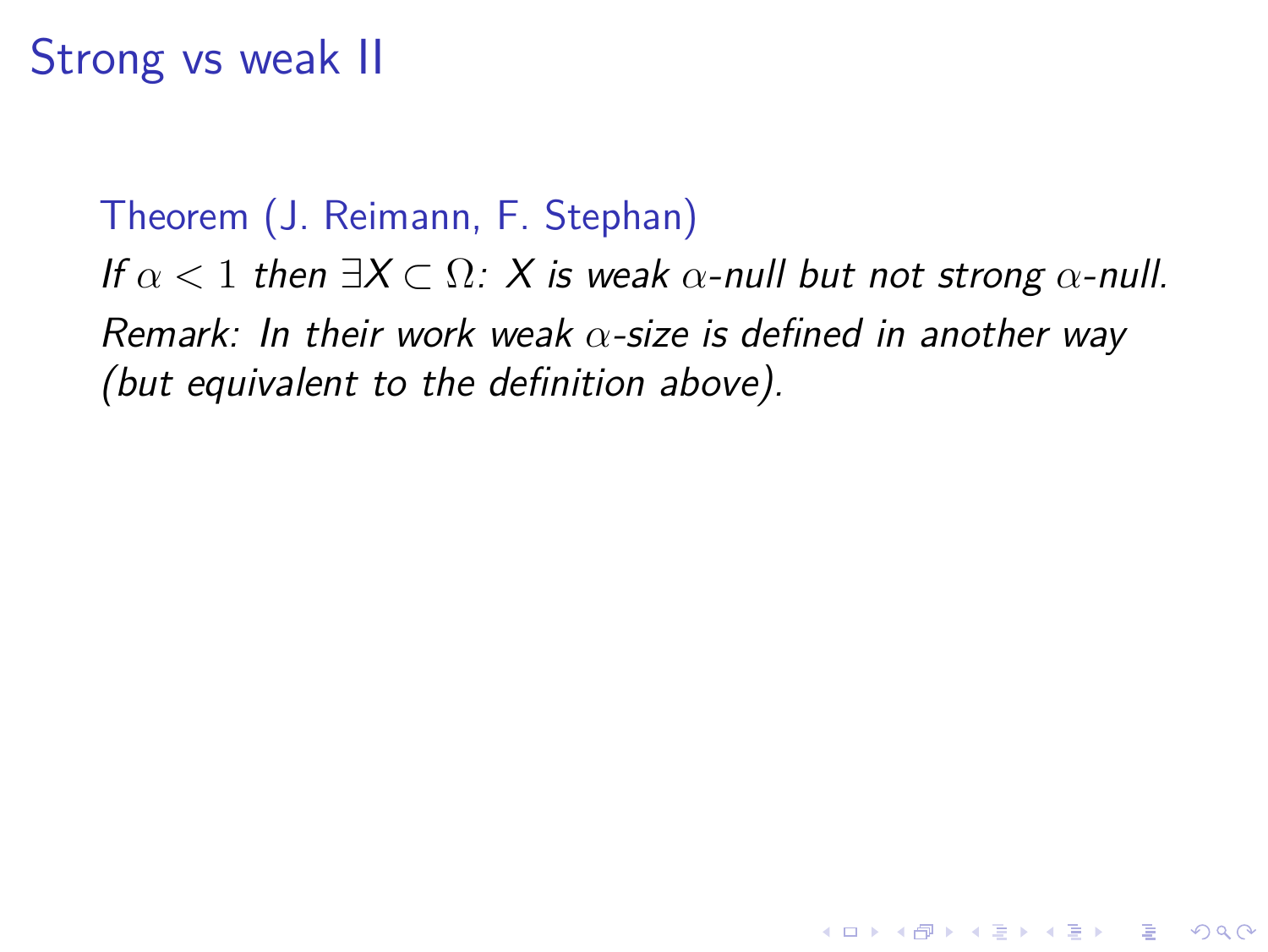Theorem (J. Reimann, F. Stephan)

*If*  $\alpha$  < 1 *then*  $\exists X \subset \Omega$ *: X is weak*  $\alpha$ *-null but not strong*  $\alpha$ *-null. Remark: In their work weak α-size is defined in another way (but equivalent to the definition above).*

▶ Our first result is introducing equivalent definition of weak *α*-null sets which allowed to simplify proof.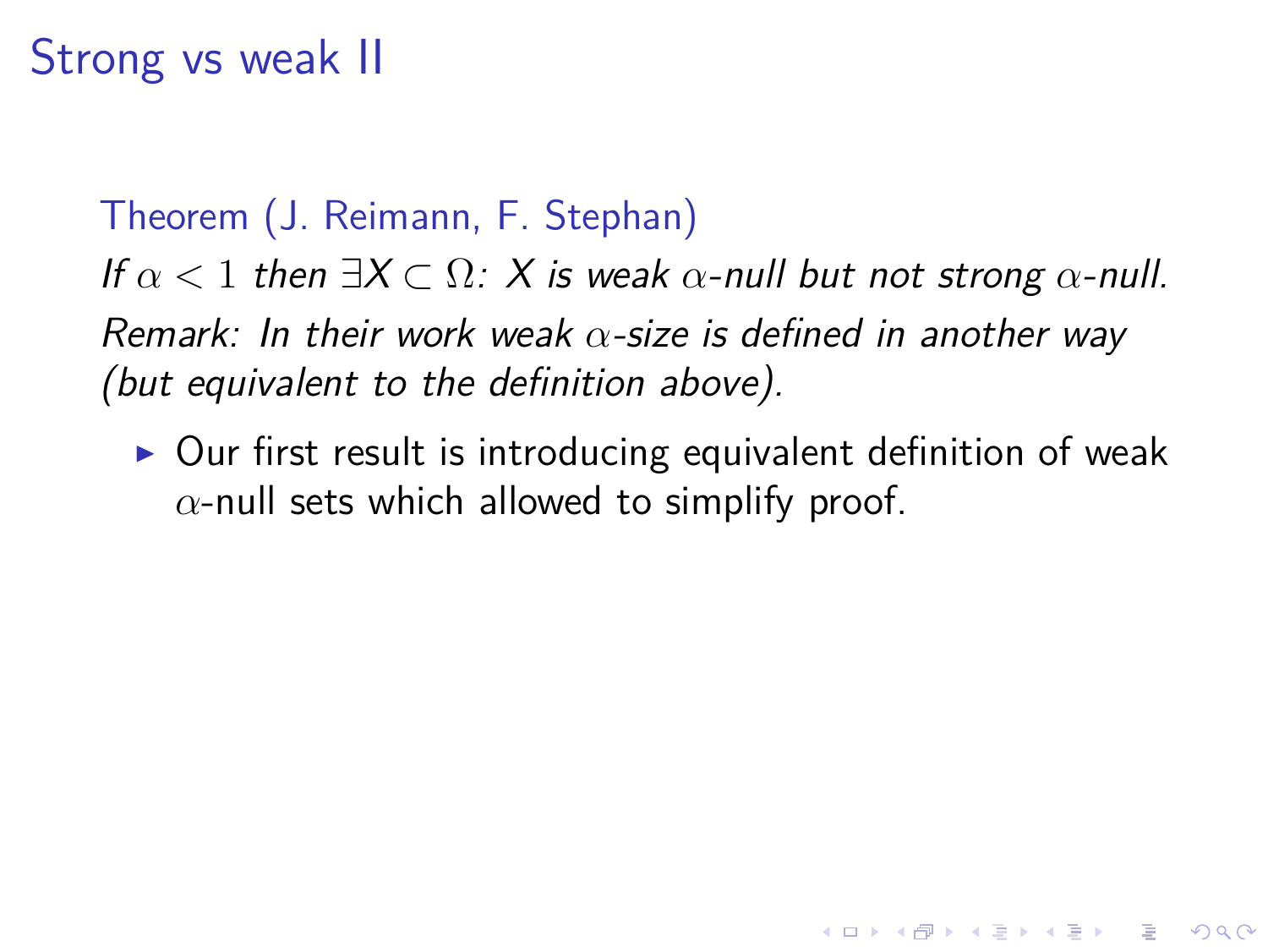Theorem (J. Reimann, F. Stephan)

*If*  $\alpha$  < 1 *then*  $\exists X \subset \Omega$ *: X is weak*  $\alpha$ *-null but not strong*  $\alpha$ *-null. Remark: In their work weak α-size is defined in another way (but equivalent to the definition above).*

- ▶ Our first result is introducing equivalent definition of weak *α*-null sets which allowed to simplify proof.
- ▶ Second result is amplifying difference between weak and strong *α*-sizes: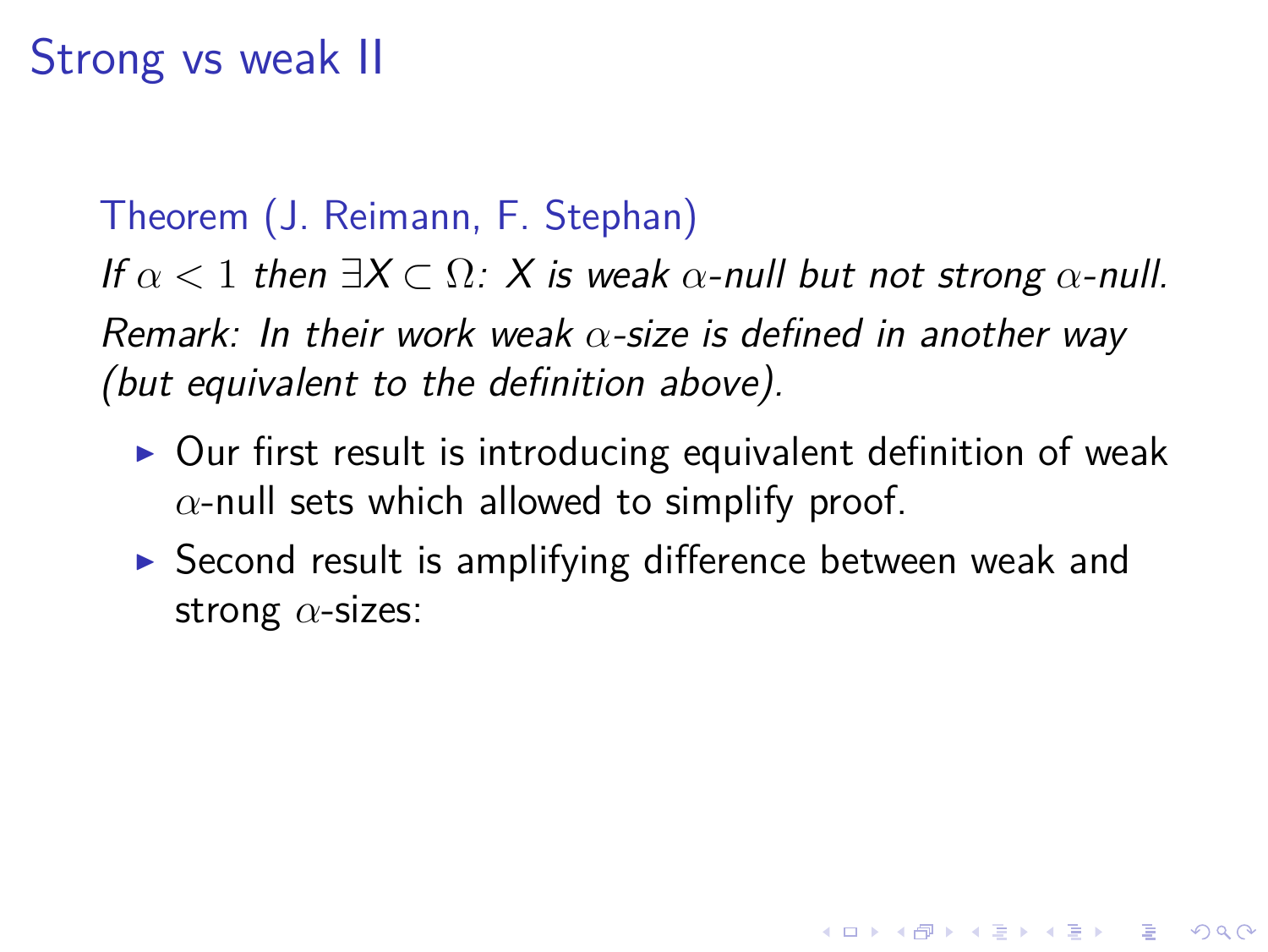#### Theorem (J. Reimann, F. Stephan)

*If*  $\alpha$  < 1 *then*  $\exists X \subset \Omega$ *: X is weak*  $\alpha$ *-null but not strong*  $\alpha$ *-null. Remark: In their work weak α-size is defined in another way (but equivalent to the definition above).*

- ▶ Our first result is introducing equivalent definition of weak *α*-null sets which allowed to simplify proof.
- ▶ Second result is amplifying difference between weak and strong *α*-sizes:

#### Theorem

*∀α ∈* Q*,* 0 *< α <* 1*∃X ⊂* Ω : *X is weak α-null but its strong α-measure is equal to* 1*.*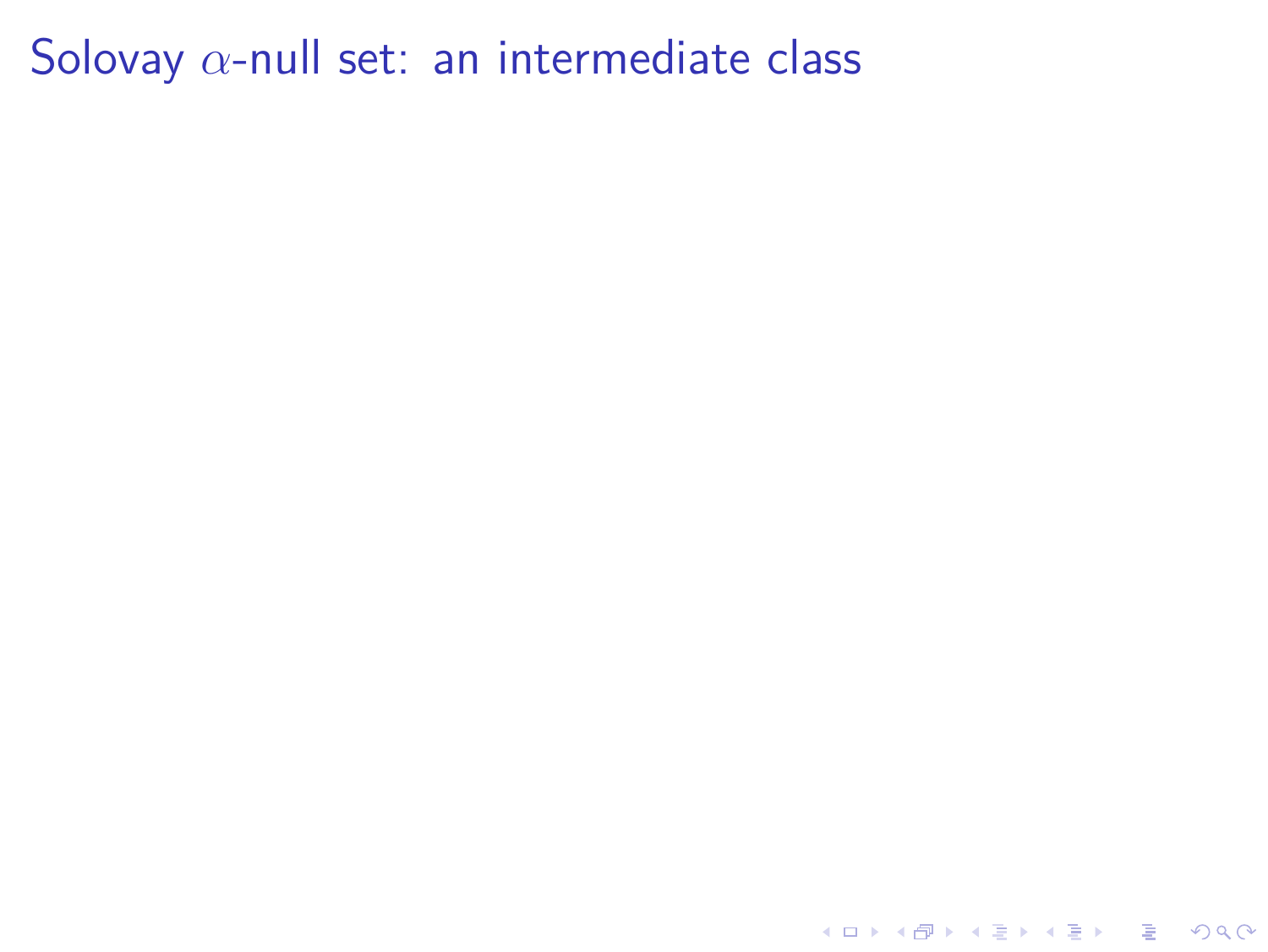### Definition (Solovay randomness criterion)

*X* is Solovay effectively null set iff there exists computable enumerable set of intervals with finite sum of sizes covering every point of *X* infinitely many times.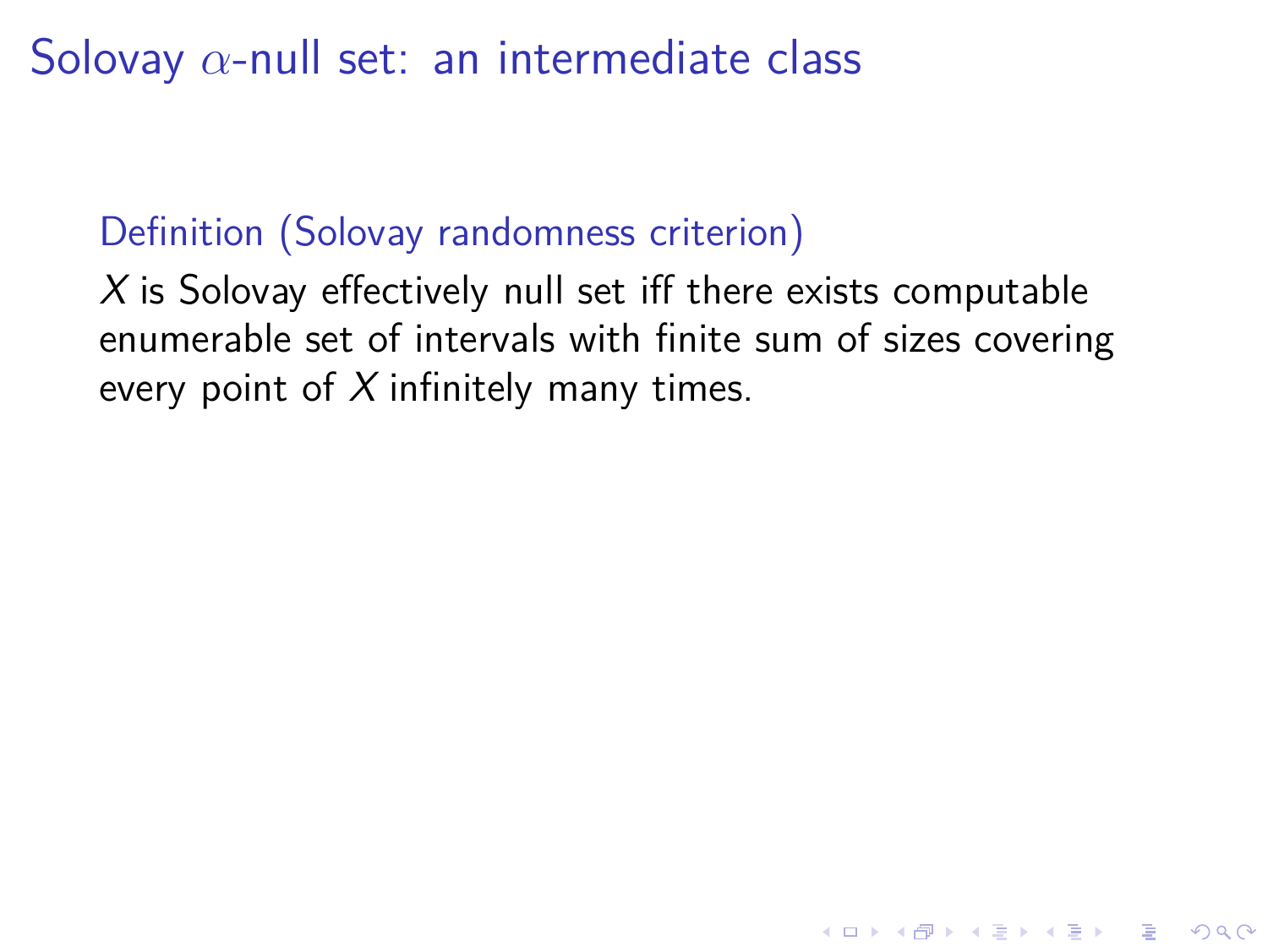### Definition (Solovay randomness criterion)

*X* is Solovay effectively null set iff there exists computable enumerable set of intervals with finite sum of sizes covering every point of *X* infinitely many times.

#### Definition (Solovay *α*-null set)

*X* is Solovay (effectively) *α*-null set if there exists computable enumerable set of intervals with finite sum of *α*-sizes covering every point in *X* infinitely many times.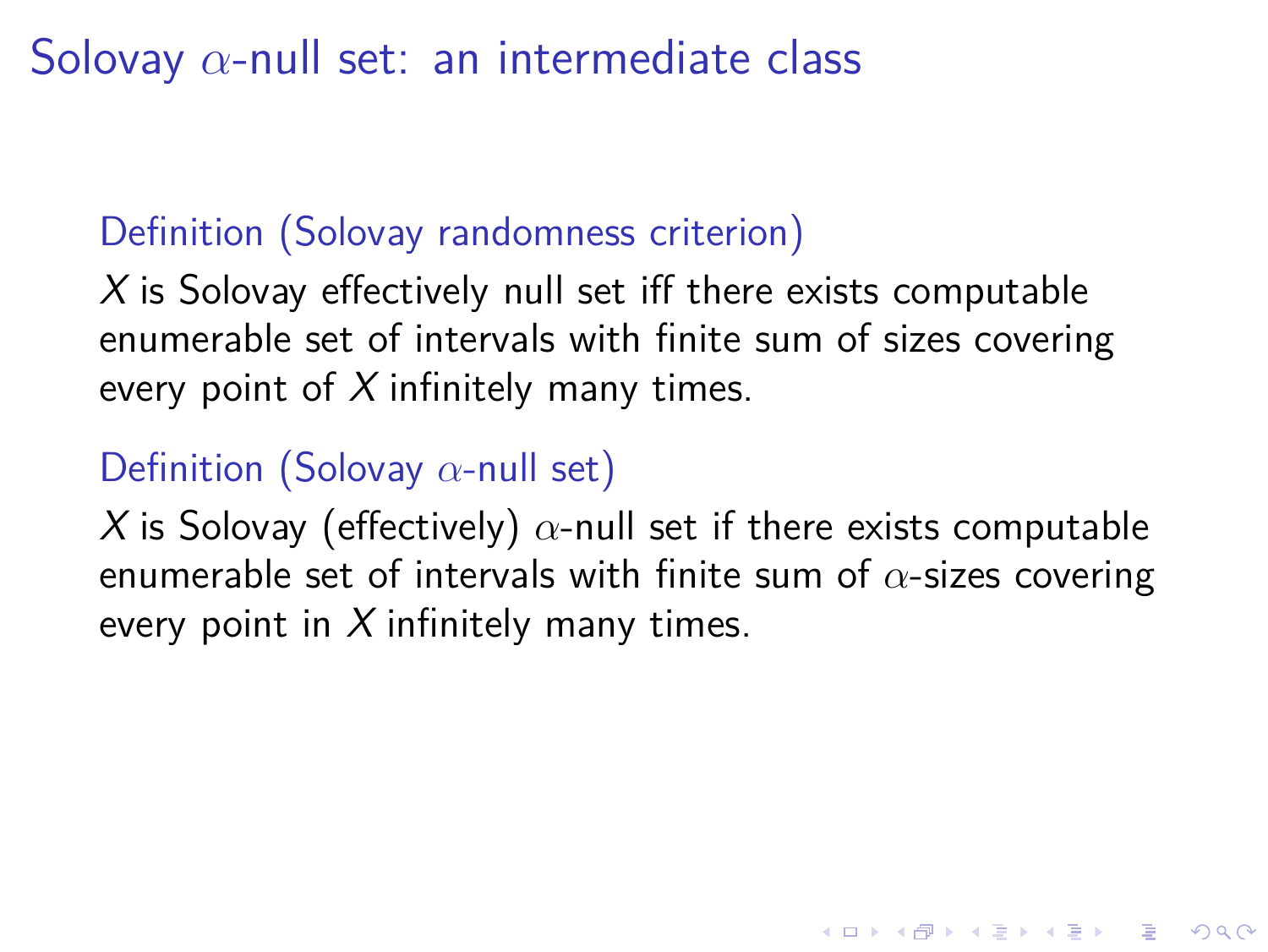#### Definition (Solovay randomness criterion)

*X* is Solovay effectively null set iff there exists computable enumerable set of intervals with finite sum of sizes covering every point of *X* infinitely many times.

#### Definition (Solovay *α*-null set)

*X* is Solovay (effectively)  $\alpha$ -null set if there exists computable enumerable set of intervals with finite sum of *α*-sizes covering every point in *X* infinitely many times.

### Theorem (J. Reimann, F. Stephan) *Strong α-null sets* ⊊ *Solovay α-null sets* ⊊ *weak α-null sets.*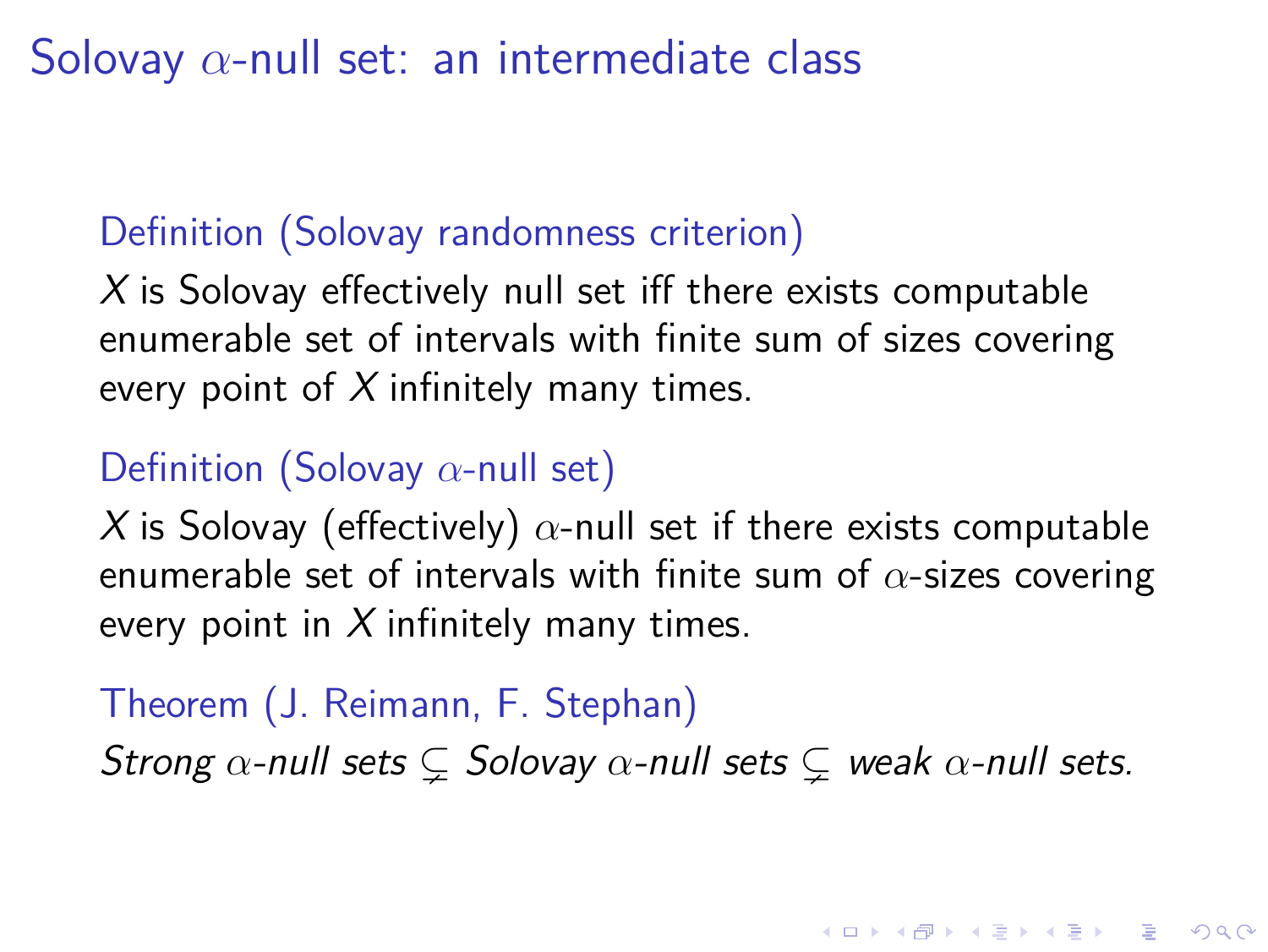Our other results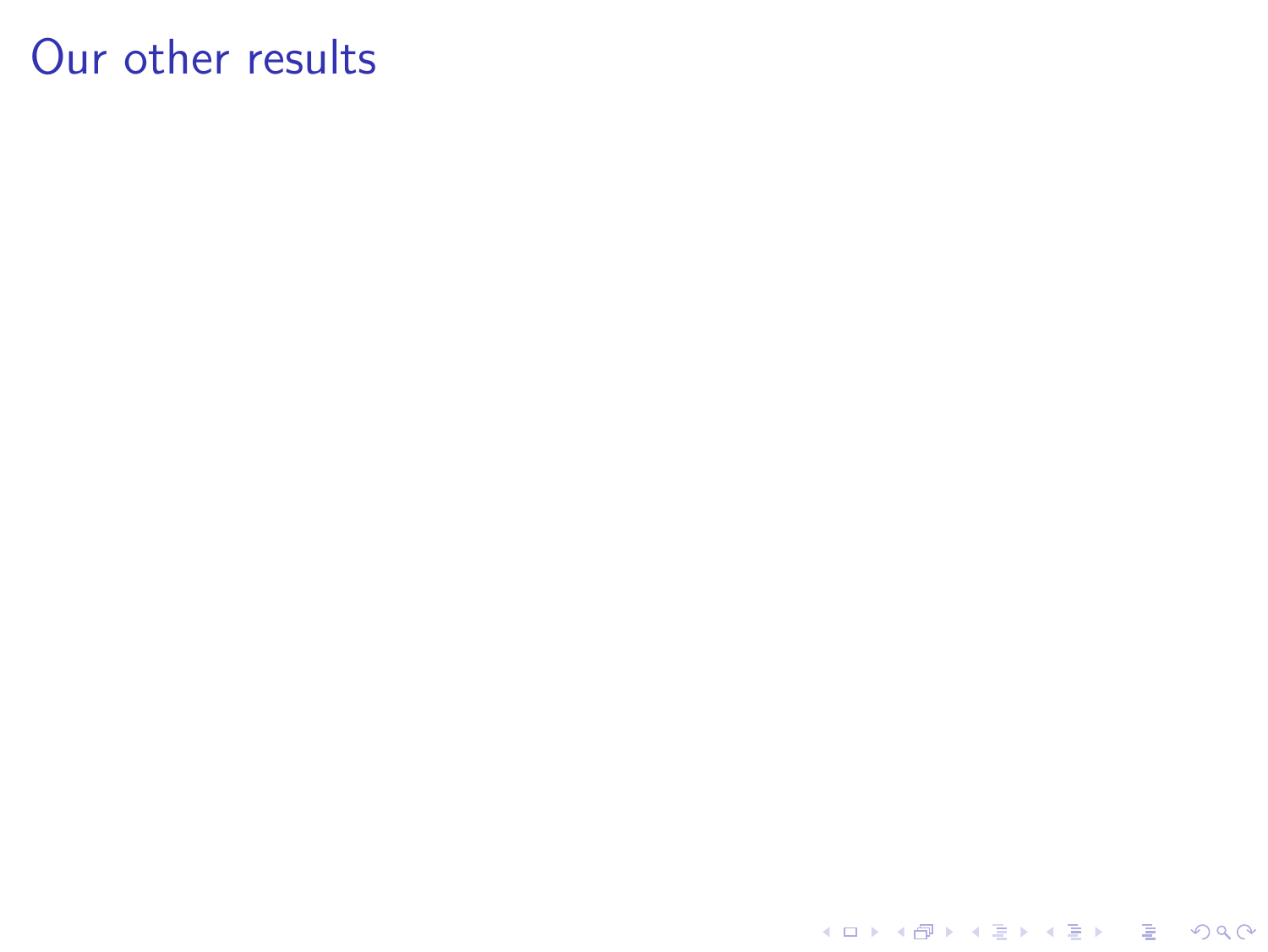Our other results

▶ Simplified proof of theorems using flow techniques and more equivalents definition of weak *α*-null set.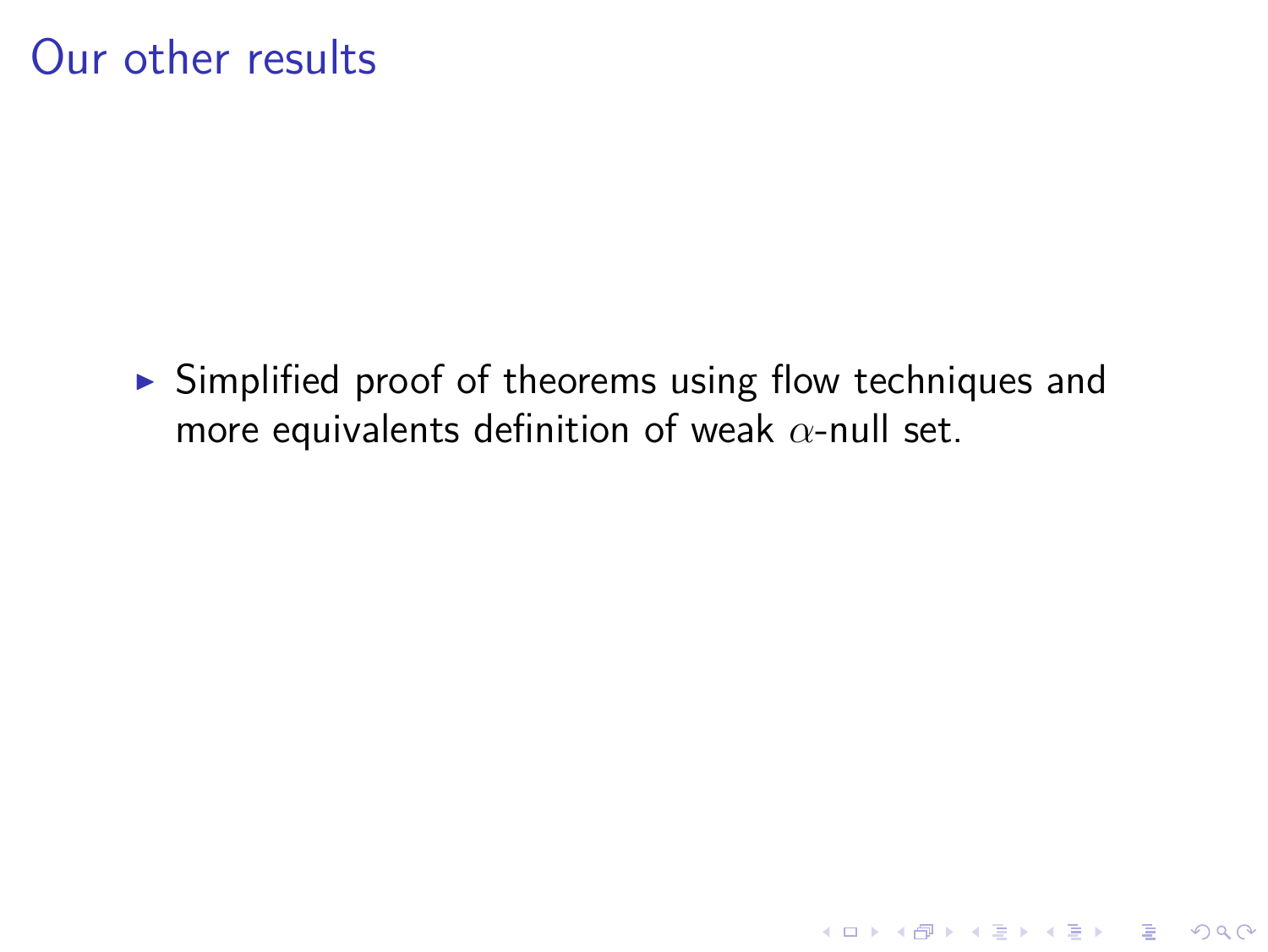Our other results

- $\blacktriangleright$  Simplified proof of theorems using flow techniques and more equivalents definition of weak *α*-null set.
- ▶ We show that there exists no maximum Solovay *α*-null set.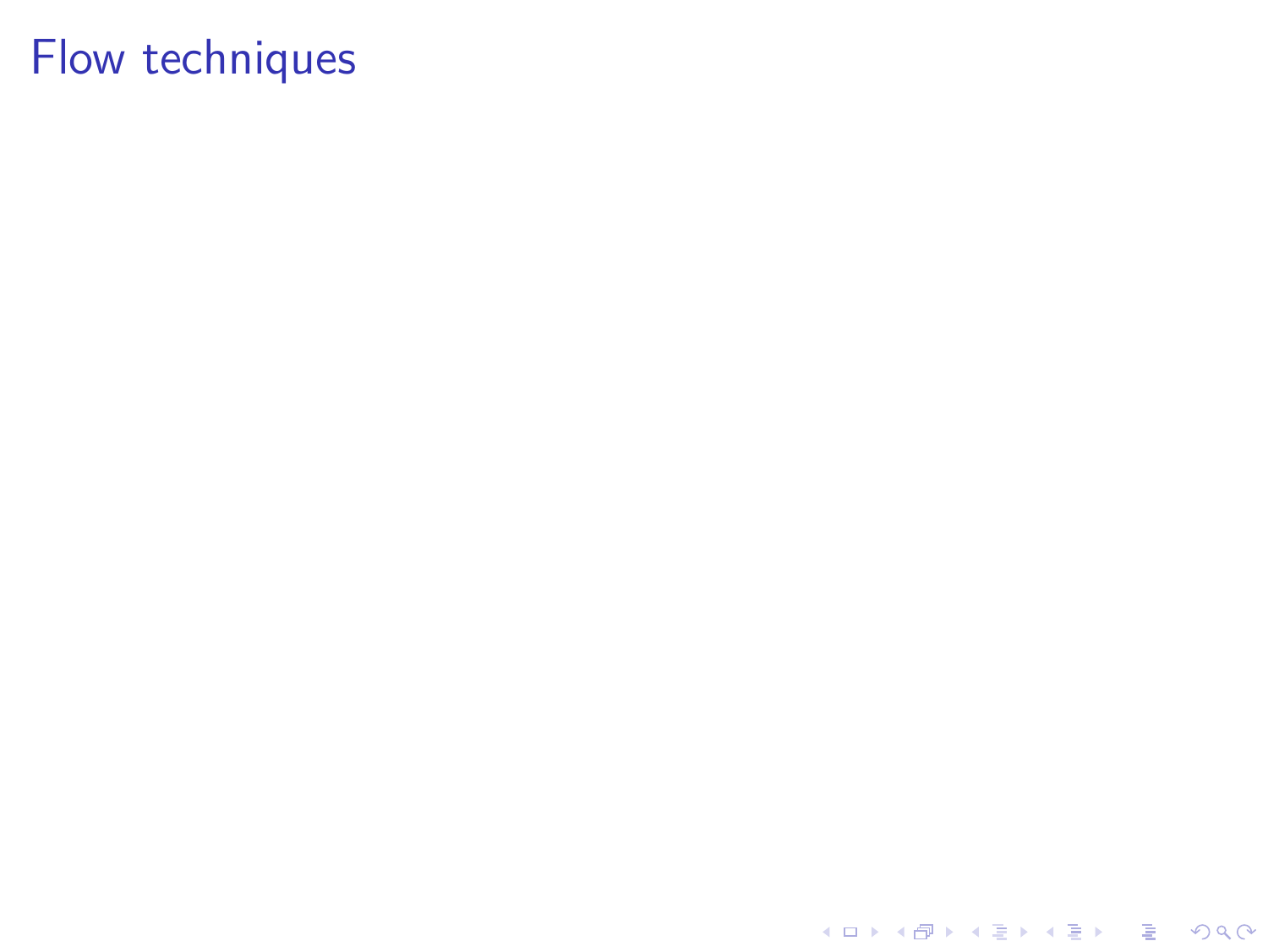▶ Flow in directed graph: what maximum amount can be transported from source to (possibly multiple) destinations?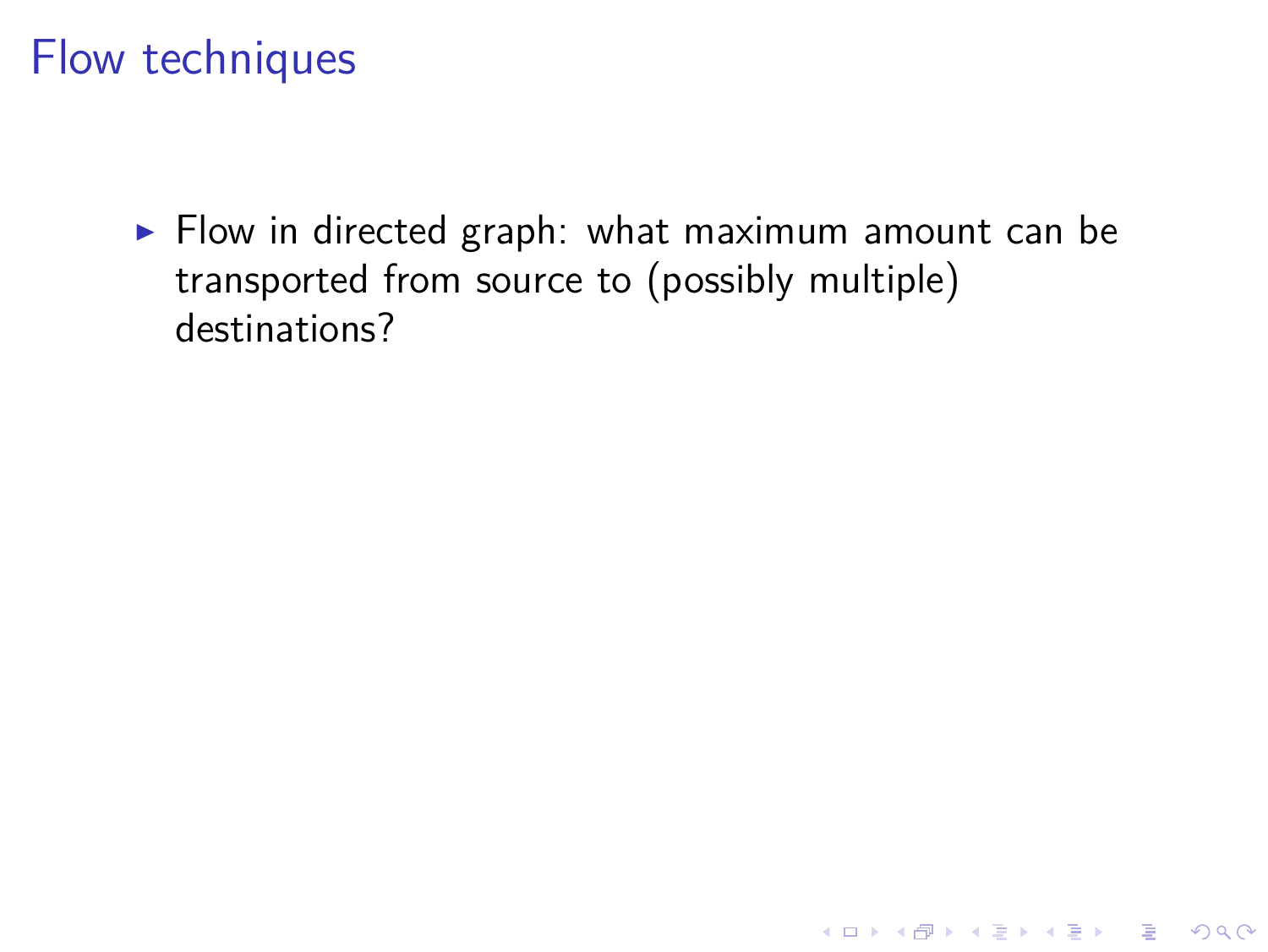- ▶ Flow in directed graph: what maximum amount can be transported from source to (possibly multiple) destinations?
- ▶ Cut in directed graph: upper bound on flow;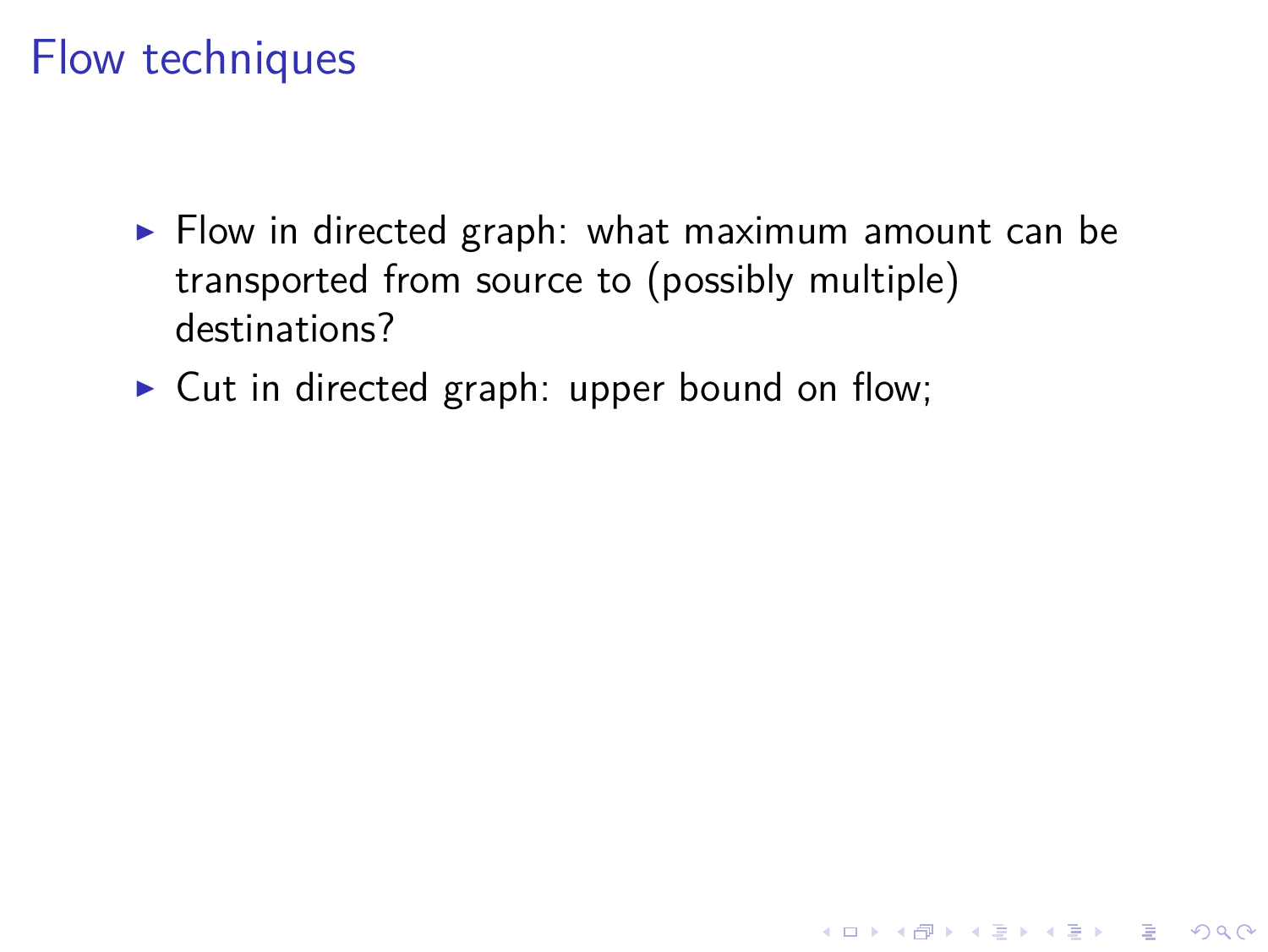- ▶ Flow in directed graph: what maximum amount can be transported from source to (possibly multiple) destinations?
- ▶ Cut in directed graph: upper bound on flow;

### ▶ Theorem (Ford-Fulkerson)

*Value of maxumum flow is equal to the capacity of minimal cut.*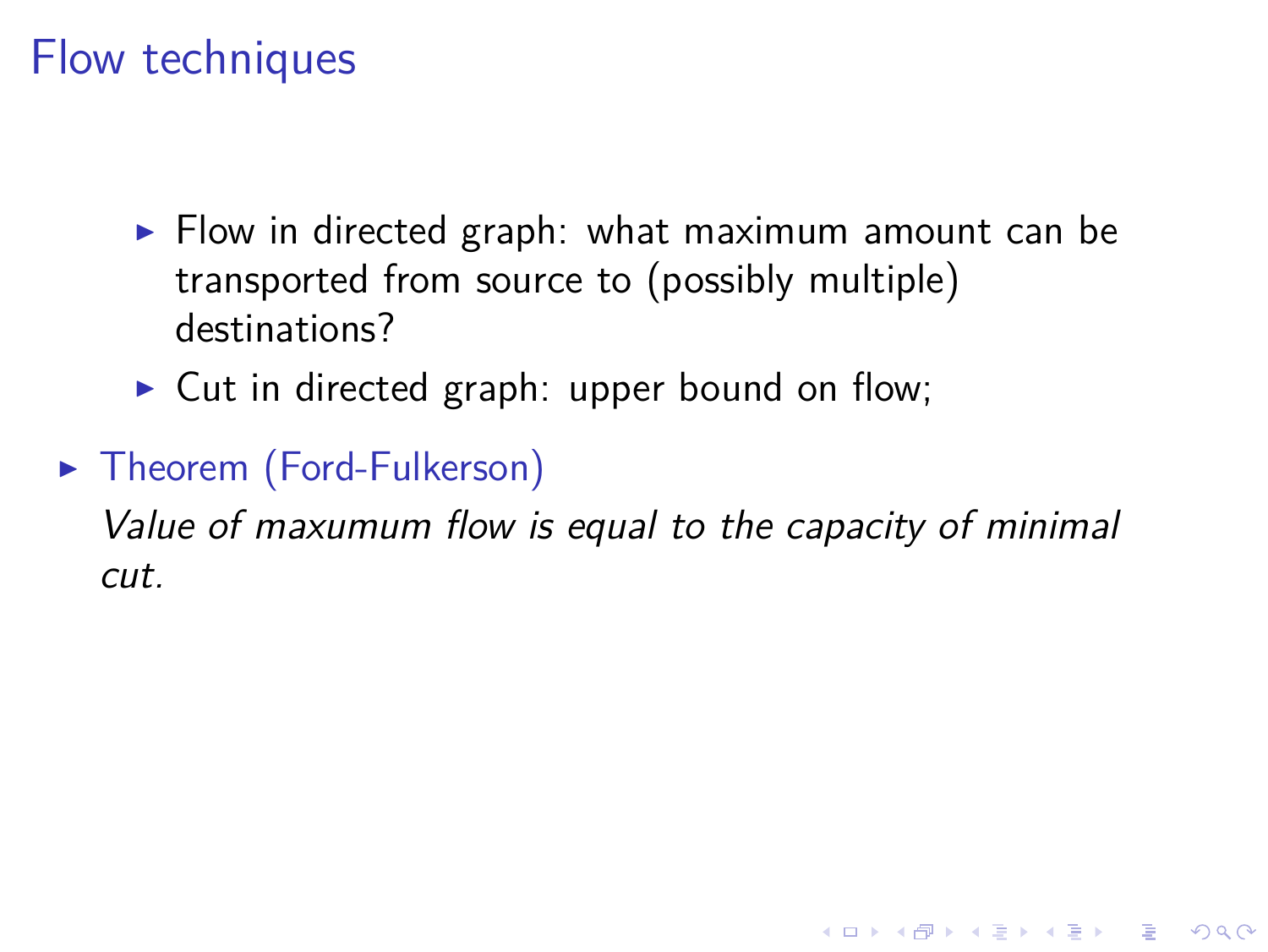- ▶ Flow in directed graph: what maximum amount can be transported from source to (possibly multiple) destinations?
- ▶ Cut in directed graph: upper bound on flow;
- ▶ Theorem (Ford-Fulkerson)

*Value of maxumum flow is equal to the capacity of minimal cut.*

▶ Observation

*Tree representation of* Ω*: cuts correspond to weak cover of X (in some sense).*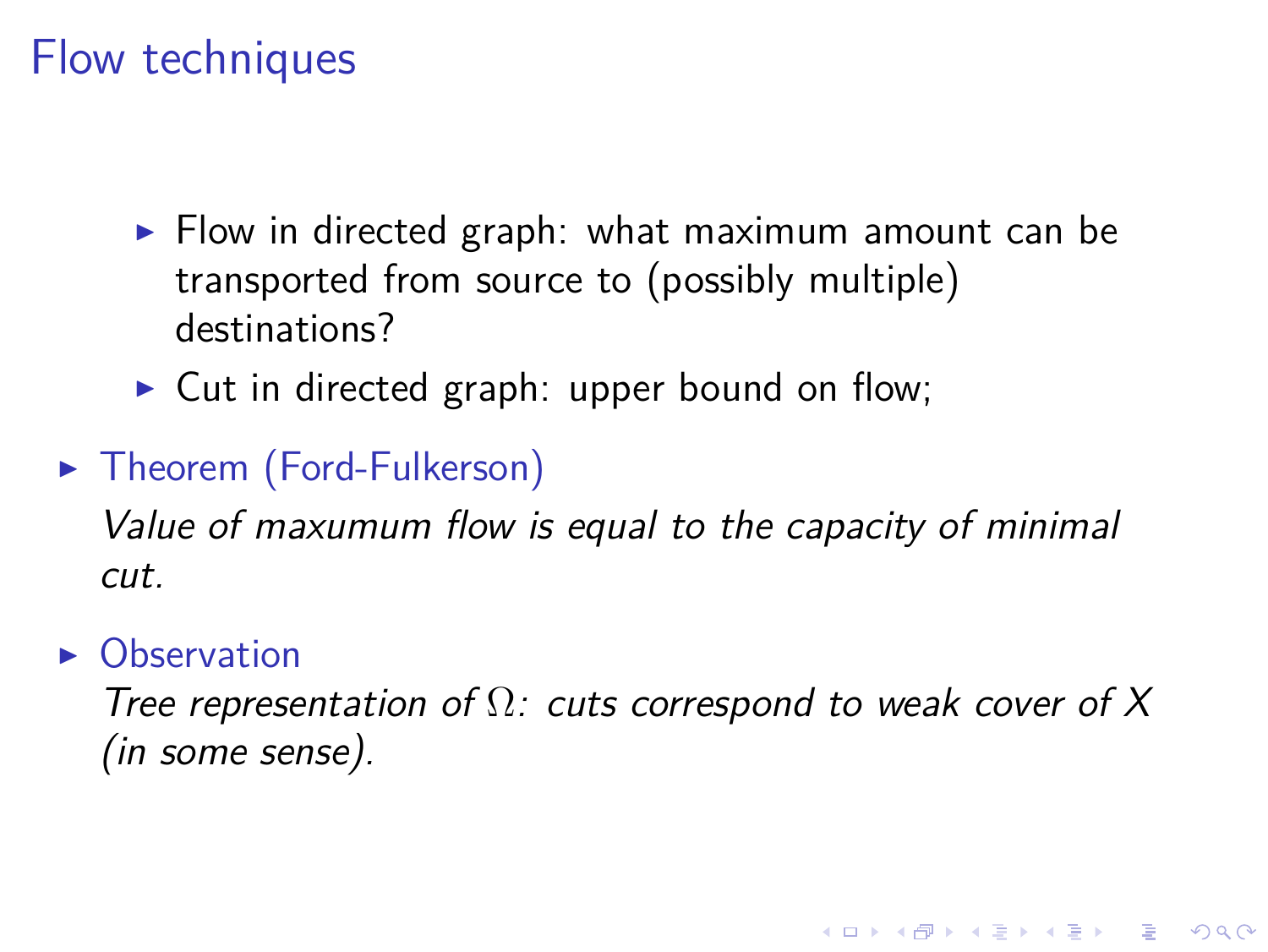# Theorem

*If*  $\alpha < 1$  *then*  $\exists X \subset \Omega : \mu_W^{\alpha}(X) = 0, \mu_S^{\alpha}(X) = 1.$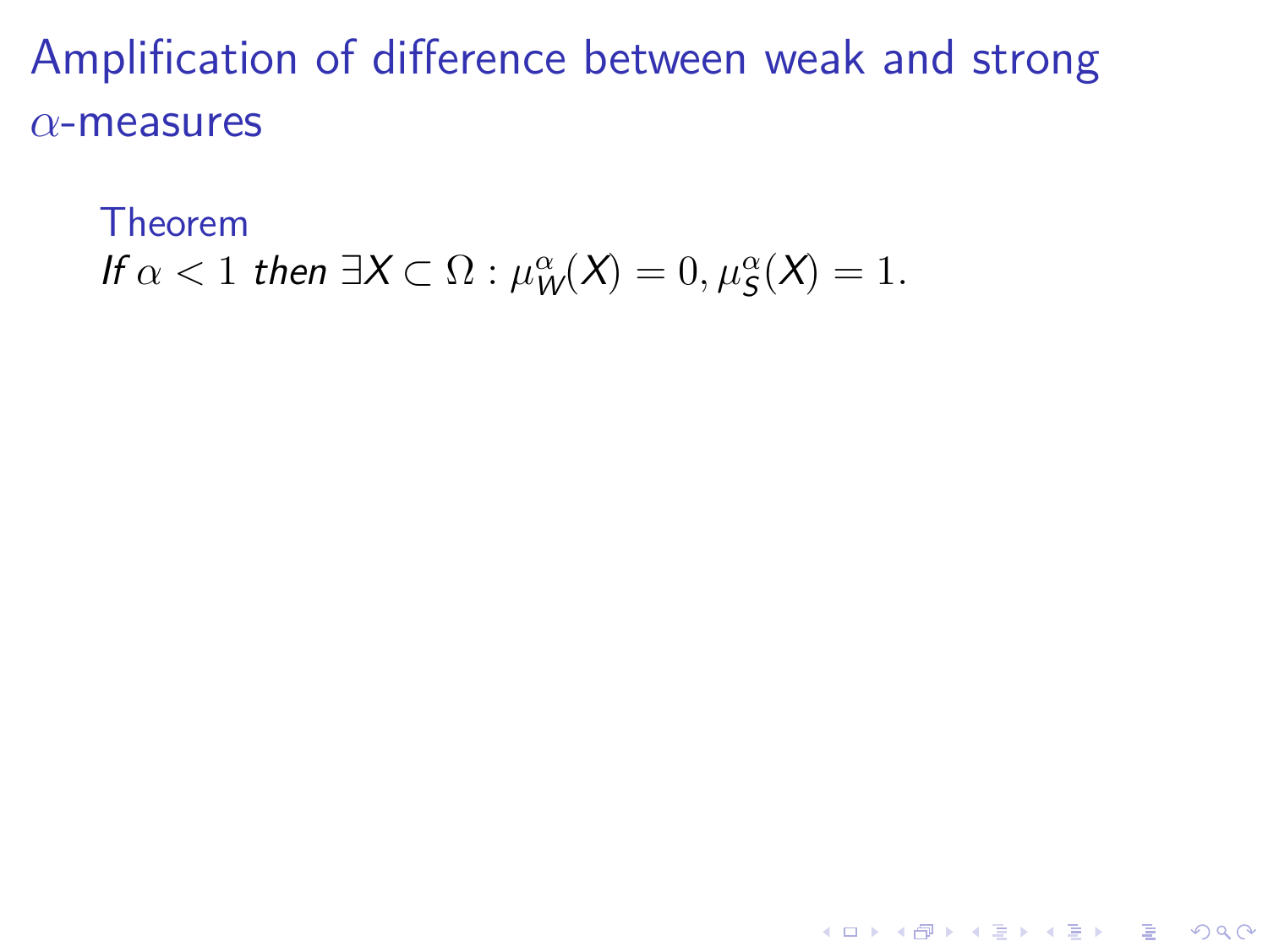#### Theorem

*If*  $\alpha < 1$  *then*  $\exists X \subset \Omega : \mu_W^{\alpha}(X) = 0, \mu_S^{\alpha}(X) = 1.$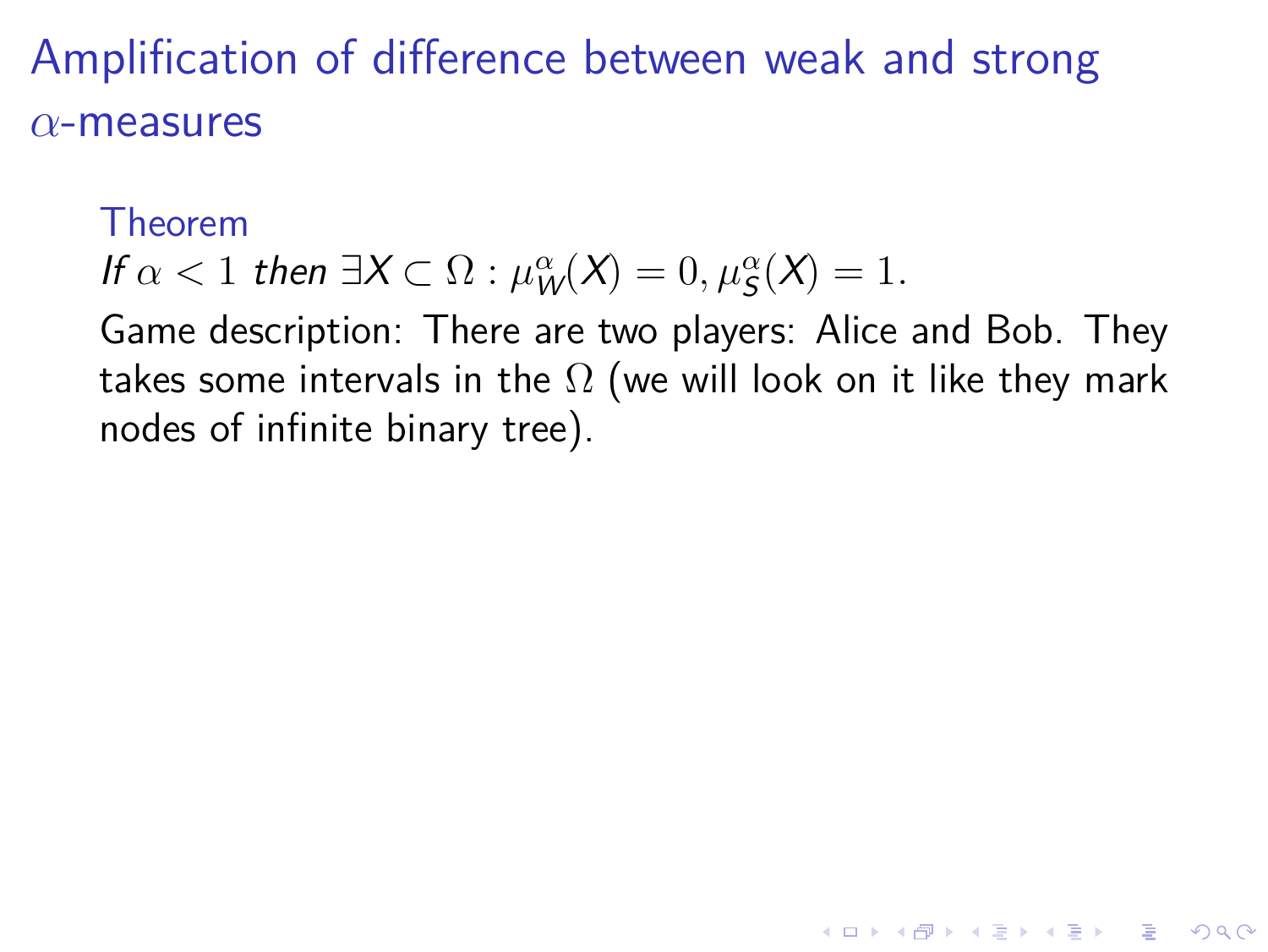#### Theorem

*If*  $\alpha < 1$  *then*  $\exists X \subset \Omega : \mu_W^{\alpha}(X) = 0, \mu_S^{\alpha}(X) = 1.$ 

Game description: There are two players: Alice and Bob. They takes some intervals in the  $\Omega$  (we will look on it like they mark nodes of infinite binary tree).

▶ Alice and Bob select some intervals;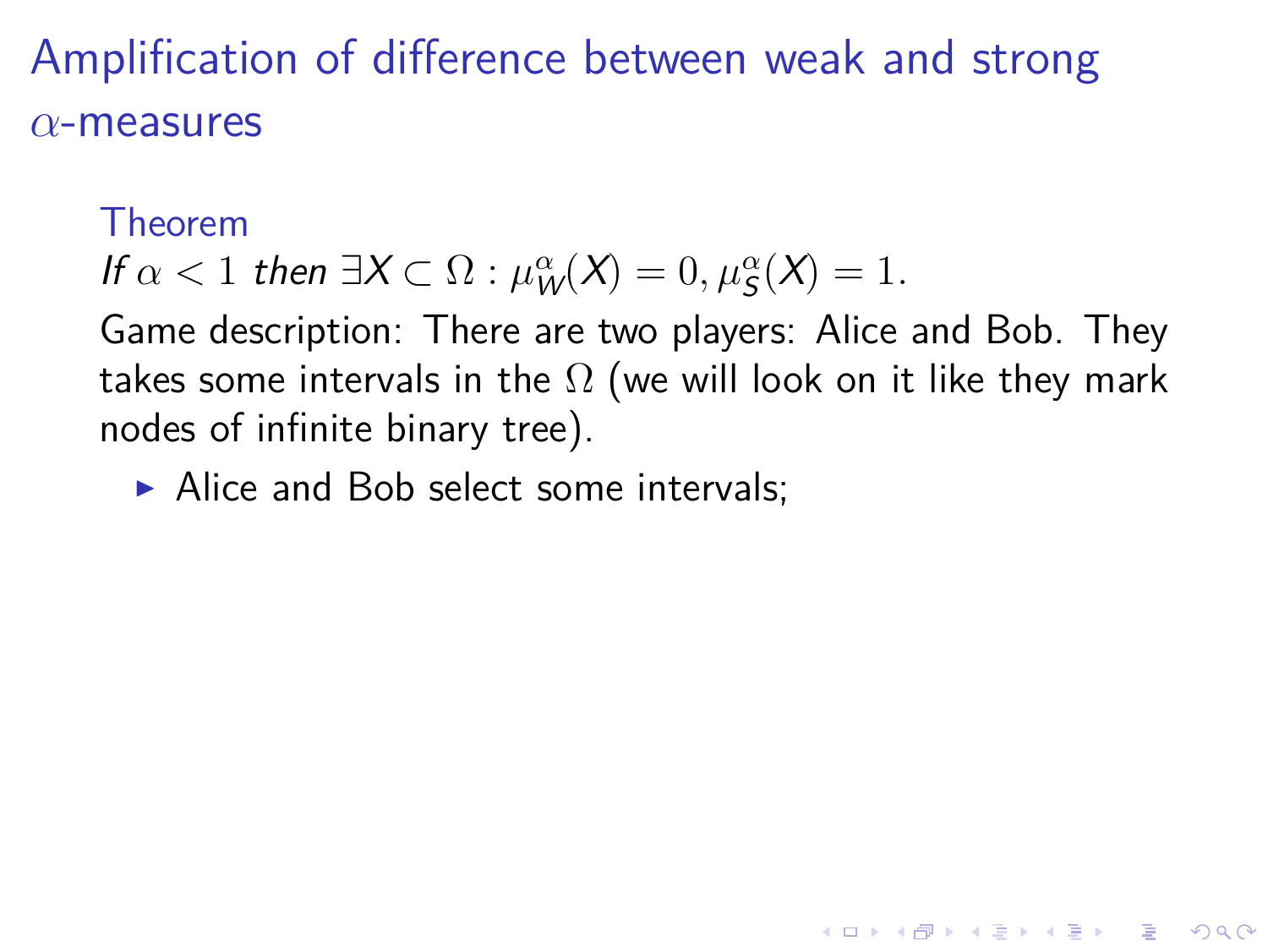#### Theorem

*If*  $\alpha < 1$  *then*  $\exists X \subset \Omega : \mu_W^{\alpha}(X) = 0, \mu_S^{\alpha}(X) = 1.$ 

- ▶ Alice and Bob select some intervals;
- ▶ Bob's intervals must cover Alice intervals after every his turn;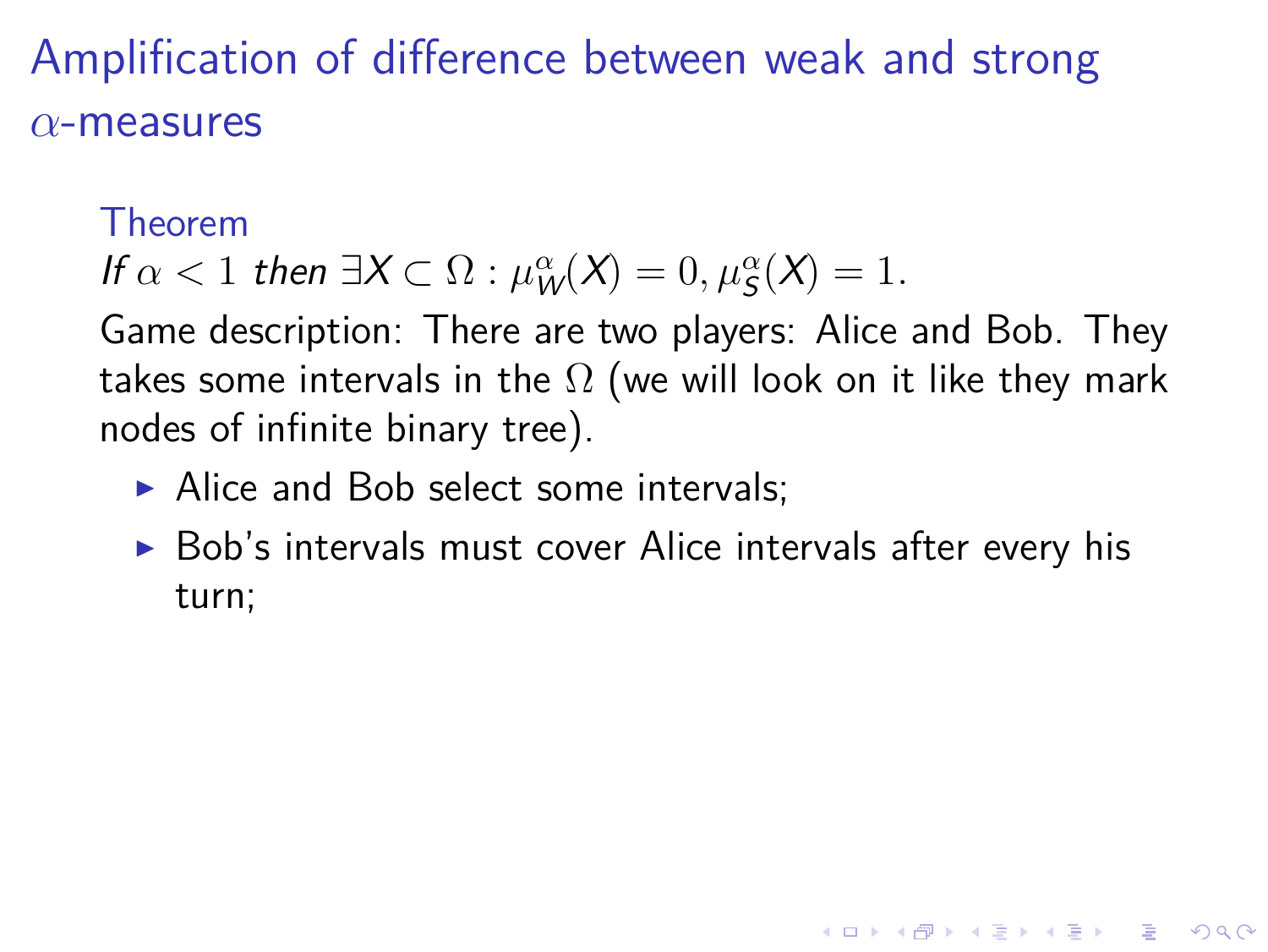#### Theorem

*If*  $\alpha < 1$  *then*  $\exists X \subset \Omega : \mu_W^{\alpha}(X) = 0, \mu_S^{\alpha}(X) = 1.$ 

- ▶ Alice and Bob select some intervals;
- ▶ Bob's intervals must cover Alice intervals after every his turn;
- ▶ Weak *α*-size of Alice's intervals should be less than *ε*;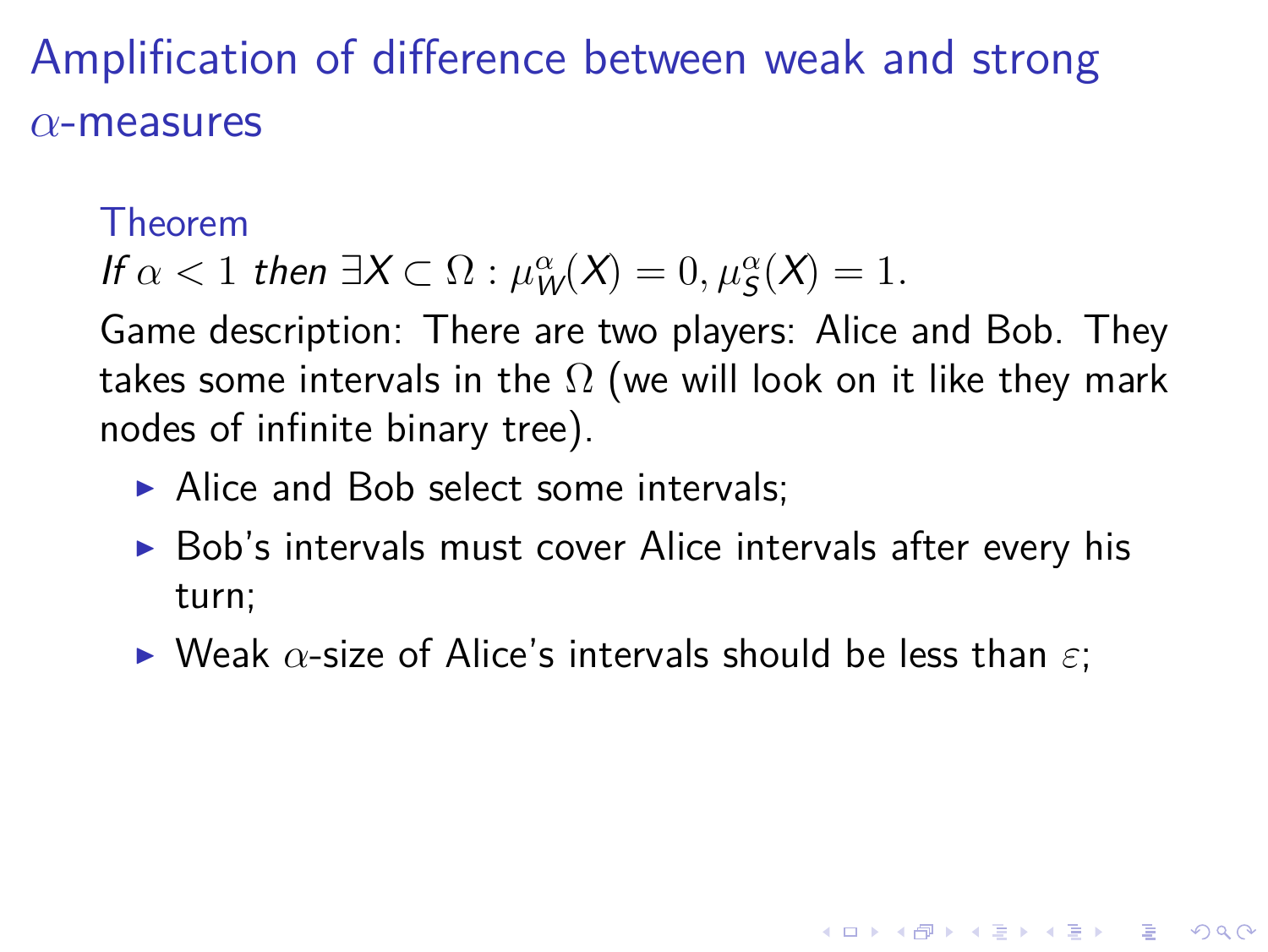#### Theorem

*If*  $\alpha < 1$  *then*  $\exists X \subset \Omega : \mu_W^{\alpha}(X) = 0, \mu_S^{\alpha}(X) = 1.$ 

- ▶ Alice and Bob select some intervals;
- ▶ Bob's intervals must cover Alice intervals after every his turn;
- ▶ Weak *α*-size of Alice's intervals should be less than *ε*;
- ▶ If at some point in the game strong *α*-size of Bob's intervals is *≥* 1, Bob loses. Otherwise (strong *α*-size is always less than 1) Bob wins.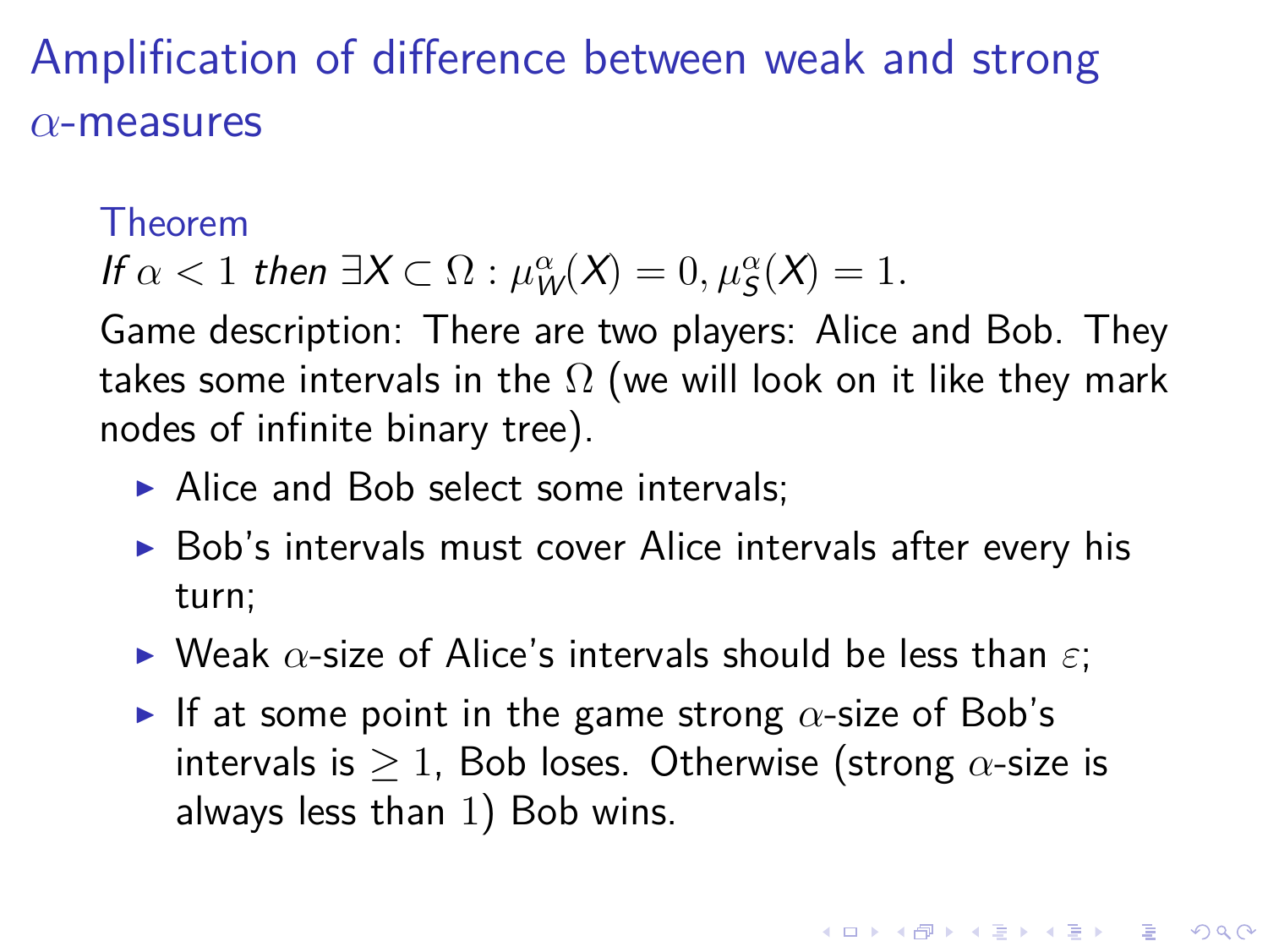#### Theorem

*If*  $\alpha < 1$  *then*  $\exists X \subset \Omega : \mu_W^{\alpha}(X) = 0, \mu_S^{\alpha}(X) = 1.$ 

- ▶ Alice and Bob select some intervals;
- ▶ Bob's intervals must cover Alice intervals after every his turn;
- ▶ Weak *α*-size of Alice's intervals should be less than *ε*;
- ▶ If at some point in the game strong *α*-size of Bob's intervals is *≥* 1, Bob loses. Otherwise (strong *α*-size is always less than 1) Bob wins.
- $\blacktriangleright$  In this game Alice can always win.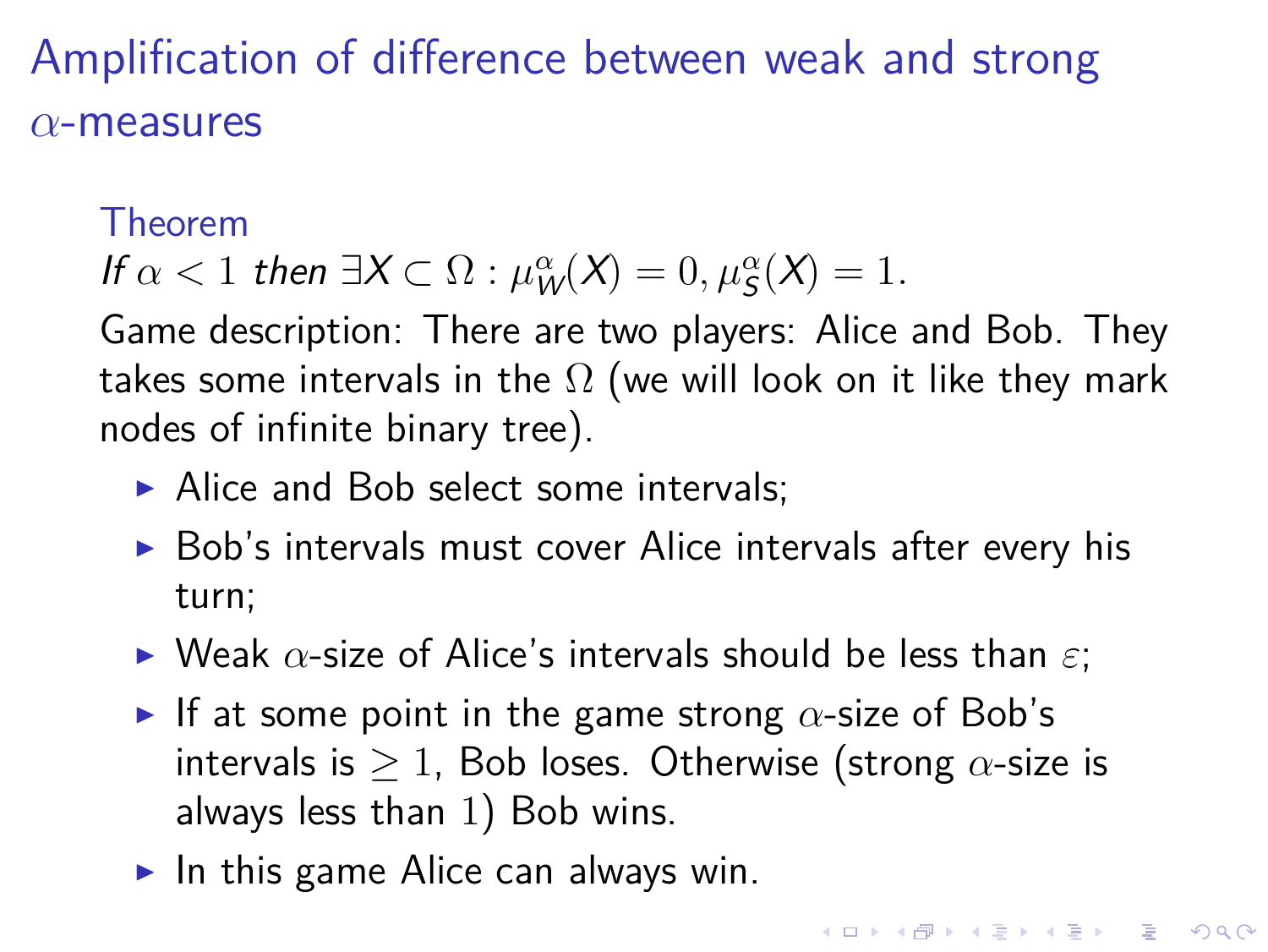Thank you!

Thank you for your attention!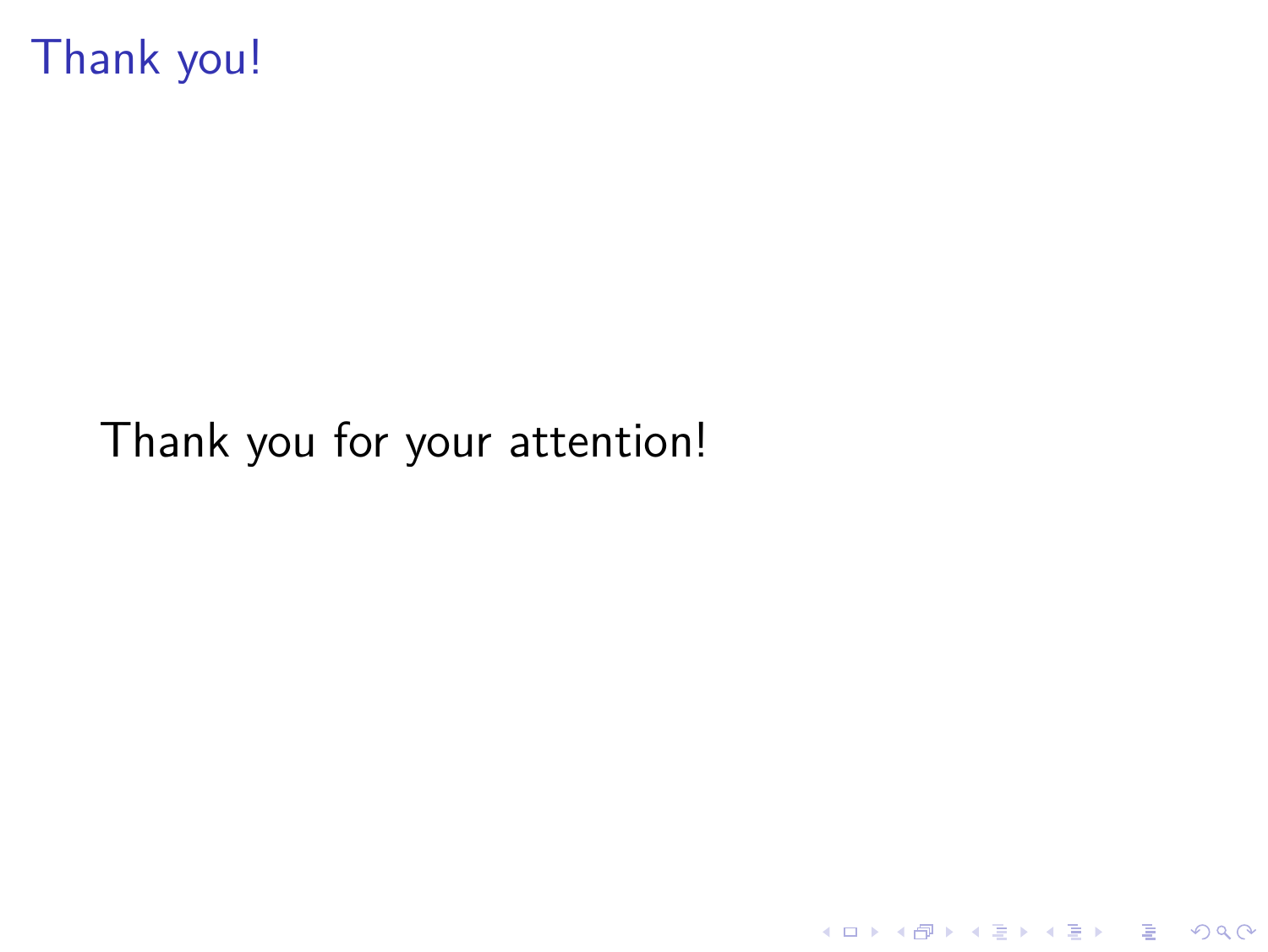We have a family of intervals *{Ik}*, and want to define «*α*-size of union»:

▶ Sum of *α*-sizes of intervals determ (strong *α*-size).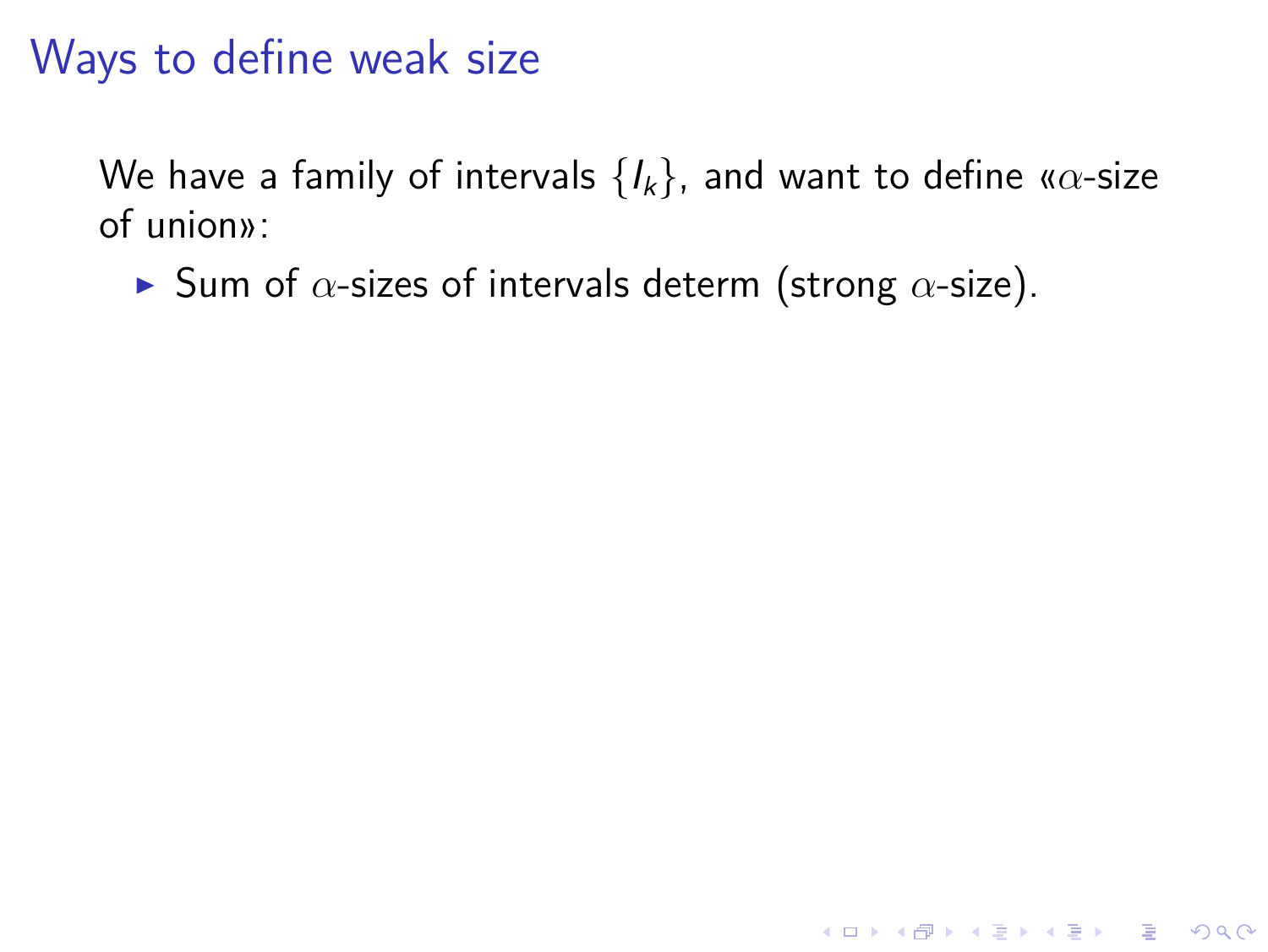- ▶ Sum of *α*-sizes of intervals determ (strong *α*-size).
- ▶ Sum of *α*-sizes of maximum intervals (this and all next define weak *α*-size).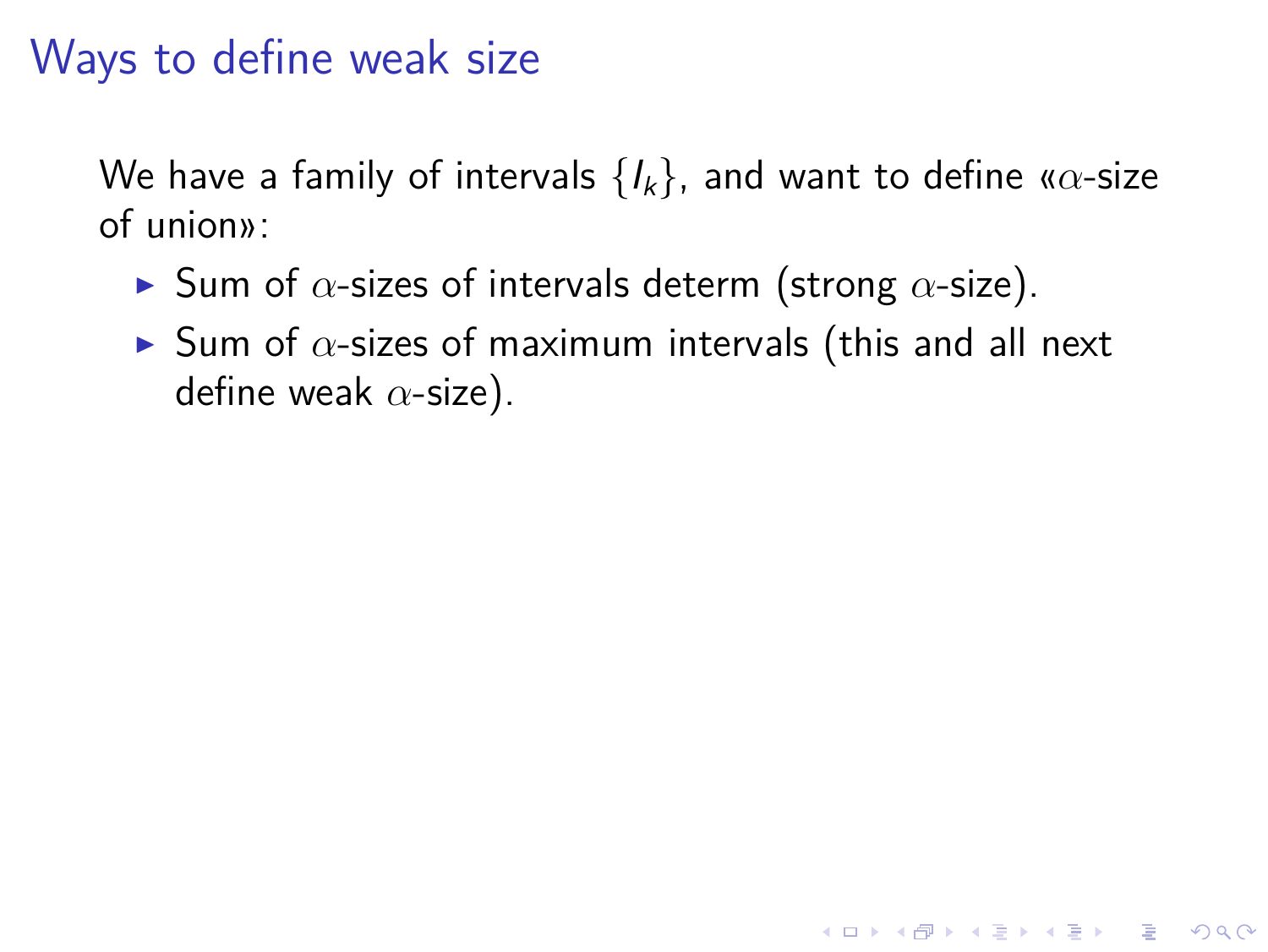- ▶ Sum of *α*-sizes of intervals determ (strong *α*-size).
- ▶ Sum of *α*-sizes of maximum intervals (this and all next define weak *α*-size).
- ▶ Sum of *α*-sizes of families of disjoint intervals (supremum over all disjoint subfamilies).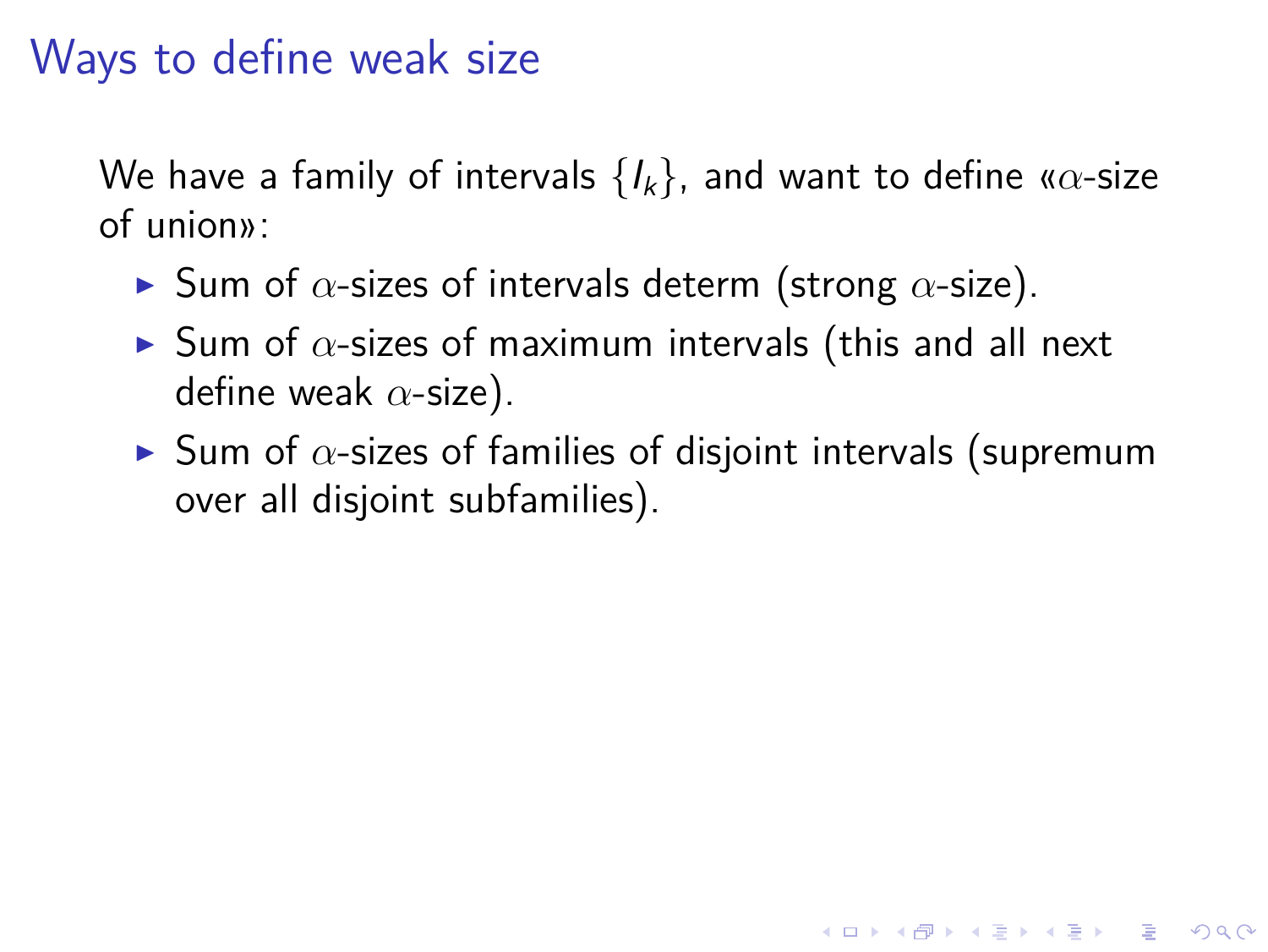- ▶ Sum of *α*-sizes of intervals determ (strong *α*-size).
- ▶ Sum of *α*-sizes of maximum intervals (this and all next define weak *α*-size).
- ▶ Sum of *α*-sizes of families of disjoint intervals (supremum over all disjoint subfamilies).
- $\blacktriangleright$  Infinum of sum fo  $\alpha$ -sizes of other families intervals, covering (the union of) our family.